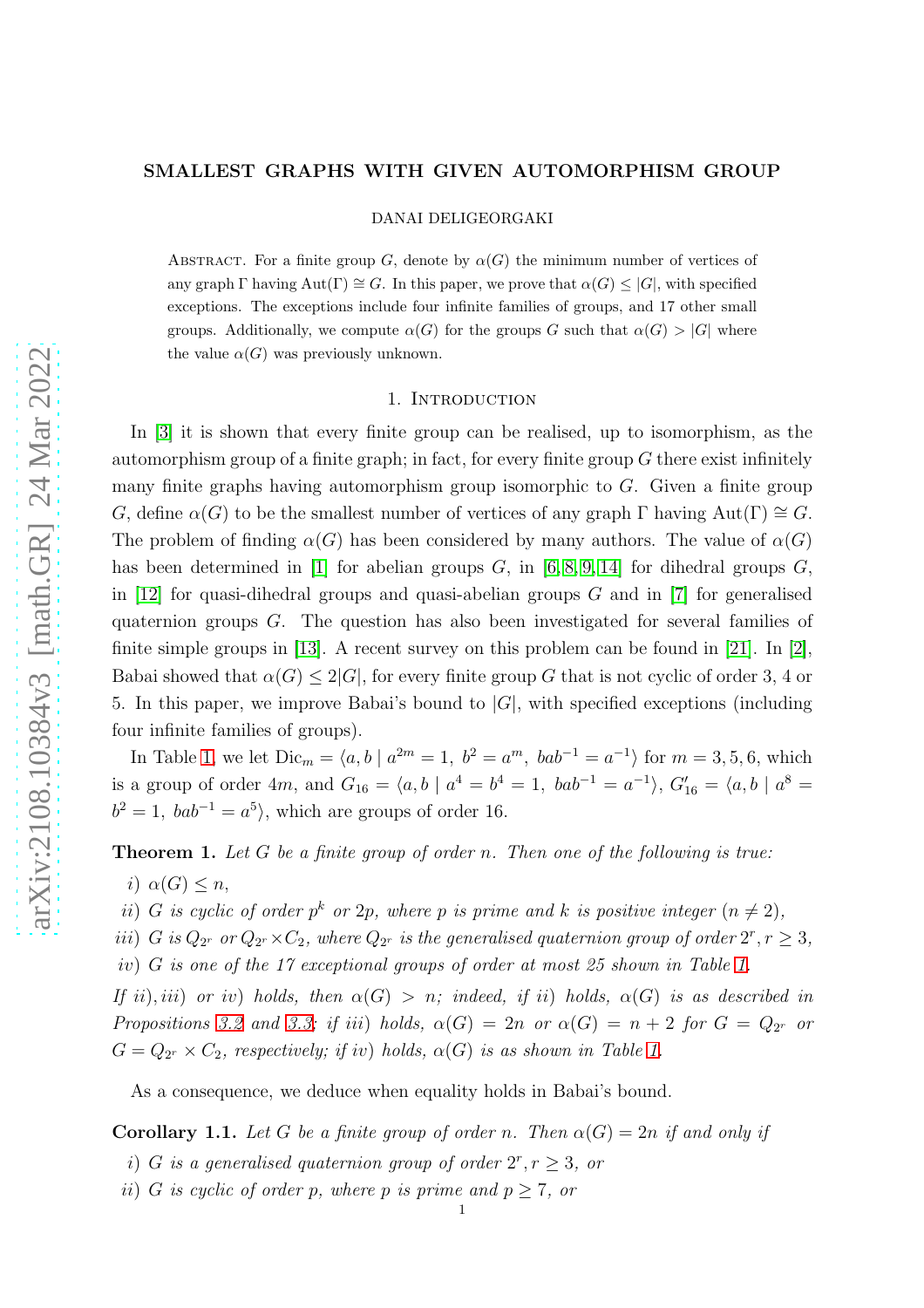iii) G is the abelian group  $C_3 \times C_3$ .

|           | G                                                                         | $\alpha(G)$    |
|-----------|---------------------------------------------------------------------------|----------------|
| $1 - 4$   | $C_{12}$ , $C_{15}$ , $C_{20}$ , $C_{21}$                                 | 18, 21, 25, 23 |
| $5-8$     | $C_2 \times C_4$ , $C_3 \times C_3$ , $C_4 \times C_4$ , $C_5 \times C_5$ | 12, 18, 20, 30 |
| $9 - 10$  | $C_2 \times C_2 \times C_3$ , $C_2 \times C_3 \times C_3$                 | 13, 20         |
| $11 - 13$ | $Dic_3$ , $Dic_5$ , $Dic_6$                                               | 17, 23, 25     |
| 14        | $G_{16}$                                                                  | 18             |
| 15        | $A_4$                                                                     | 16             |
| 16        | $G'_{16}$                                                                 | 18             |
| 17        | $Q_8 \times C_3$                                                          | 25             |

<span id="page-1-0"></span>TABLE 1. The groups G mentioned in Theorem [1,](#page-0-0) iv), and the values  $\alpha(G)$ .

The main tool in the proof of Theorem [1](#page-0-0) is the GRR-Theorem (Theorem [2.3\)](#page-2-0). It states that, with some specified families of exceptions, every finite group  $G$  has a graphical regular representation (GRR), i.e., a Cayley graph having full automorphism group isomorphic to G. If a group G has a GRR, then  $\alpha(G) \leq |G|$ . Therefore, in order to prove Theorem [1,](#page-0-0) it suffices to study the exceptions in the GRR-Theorem.

Making use of the preliminary results presented in Section 2, we prove Theorem [1](#page-0-0) across Sections 3, 4, and 5. Section 3 concerns the case of abelian groups; the key fact is that  $\alpha(G)$  has been determined for every abelian group G, in [\[1\]](#page-25-1). Sections 4 and 5 are devoted to the non-abelian exceptional groups of the GRR-Theorem. In Section 4, we address the non-abelian groups G for which the assertion of Theorem [1](#page-0-0) is that  $\alpha(G) \leq |G|$ . For these groups, we construct a graph on at most  $|G|$  vertices having automorphism group isomorphic to G. In Section 5, we show that there exists no graph on at most  $|G|$  vertices with automorphism group isomorphic to  $G$ , for the non-abelian groups  $G$  for which the assertion of Theorem [1](#page-0-0) is that  $\alpha(G) > |G|$ . The values of  $\alpha(Q_{2r}), \alpha(Q_{2r} \times C_2)$  and  $\alpha(G)$ for the non-abelian groups  $G$  in Table [1](#page-1-0) are also justified in this section.

## Acknowledgements.

This article is based on a dissertation that was done as part of the course 'MSc in Pure Mathematics' at Imperial College London in the academic year 2018-2019. I would like to thank the Onassis Foundation for supporting these studies with a scholarship [Scholarship ID: F ZO 023-1/ 2018-2019]. I am especially grateful to my advisor Martin W. Liebeck, who shared his enthusiasm and ideas on this topic, one of which led to Construction [4.11.](#page-10-0) I would also like to thank the anonymous referees for helpful comments.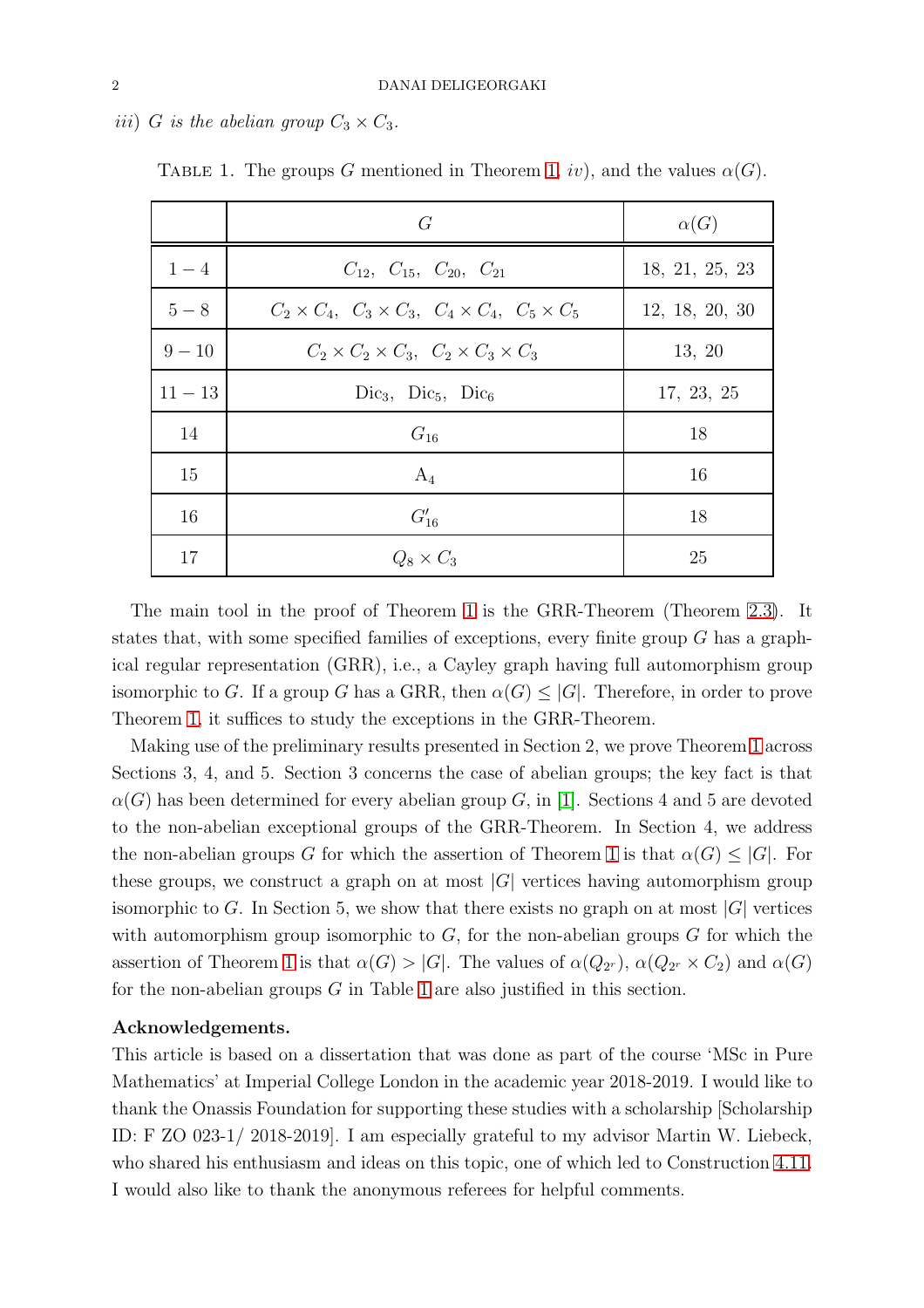### 2. Background

Throughout the paper, all groups and graphs mentioned are assumed to be finite. Let us now present two families of groups that play an important role in our text.

<span id="page-2-1"></span>**Definition 2.1.** [\[20\]](#page-25-11) Let A be an abelian group that contains an element of order  $2k$  for some  $k \geq 2$ . A group G of the form

$$
G = \langle A, b \mid b^4 = 1, b^2 \in A \setminus \{1\}, bab^{-1} = a^{-1}, \forall a \in A \rangle
$$

is called generalised dicyclic and is denoted by  $Dic(A, b^2)$ .

If A is cyclic, G is simply called dicyclic. It is denoted by  $\text{Dic}_m$ , where  $m = \frac{|G|}{4}$  $\frac{|G|}{4}$ .

A dicyclic group of order  $2^r$  is called generalised quaternion  $(r \geq 3)$ . We denote it by  $Q_{2^r}.$ 

Note that the existence of the element of order  $2k$  in Definition [2.1](#page-2-1) ensures that generalised dicyclic groups are non-abelian.

**Definition 2.2.** Let A be an abelian group. A group G of the form

$$
G = \langle A, b \mid b^2 = 1, bab^{-1} = a^{-1}, \forall a \in A \rangle
$$

is called generalised dihedral and is denoted by  $Dih(A)$ .

If A is cyclic of order m, G is the dihedral group of order 2m, which we denote by  $D_{2m}$ .

A graph  $\Gamma$  consists of a vertex set, which we denote by  $V(\Gamma)$  and an edge set, denoted by  $E(\Gamma)$ ; we consider an edge to be an unordered pair of vertices of  $\Gamma$ . We denote an edge between  $v, w \in V(\Gamma)$  by  $v \sim w$  or we say that  $[v, w] \in E(\Gamma)$ . Moreover, if X is a subgraph of  $\Gamma$  and  $v \in V(X)$ , we denote by  $\rho_X(v)$  the valency of v in X and by  $\rho(v)$ the valency of v in the graph Γ. If a group G acts on a graph Γ and  $v \in V(\Gamma)$ , then we denote by  $\mathcal{O}_v$  the *orbit* containing v,  $\mathcal{O}_v = \{gv \mid g \in G\}$ , and by  $G_v$  the *stabilizer* of v,  $G_v = \{ g \in G \mid gv = v \}.$ 

Given a group G and a set  $S \subset G \setminus \{1\}$  that is inverse-closed, we define the Cayley qraph Cay(G, S) to be the graph with vertex set G and edges  $\{x, sx\}$ , for all  $x \in G$ ,  $s \in S$ .

A graph  $\Gamma$  is called a *Graphical Regular Representation* (GRR) of a group G if there exists some  $S \subset G$  such that  $Cay(G, S) = \Gamma$  and  $Aut(\Gamma) \cong G$ . The following theorem is known as the GRR-Theorem. It was proven by Godsil [\[5\]](#page-25-12) for non-solvable groups and by Hetzel [\[10\]](#page-25-13) for solvable groups using previous results of several authors including [\[11,](#page-25-14) [15](#page-25-15)[–20\]](#page-25-11).

<span id="page-2-0"></span>**Theorem 2.3.** [\[5\]](#page-25-12) A group admits a GRR if and only if it is not an abelian group of exponent greater than 2, a generalised dicyclic group, or one of the 13 exceptional groups shown in Table [2.](#page-3-0)

Corollary 2.4. If G is a non-abelian, non-generalised dicyclic group that is not one of the 13 groups shown in Table [2,](#page-3-0) then  $\alpha(G) \leq |G|$ .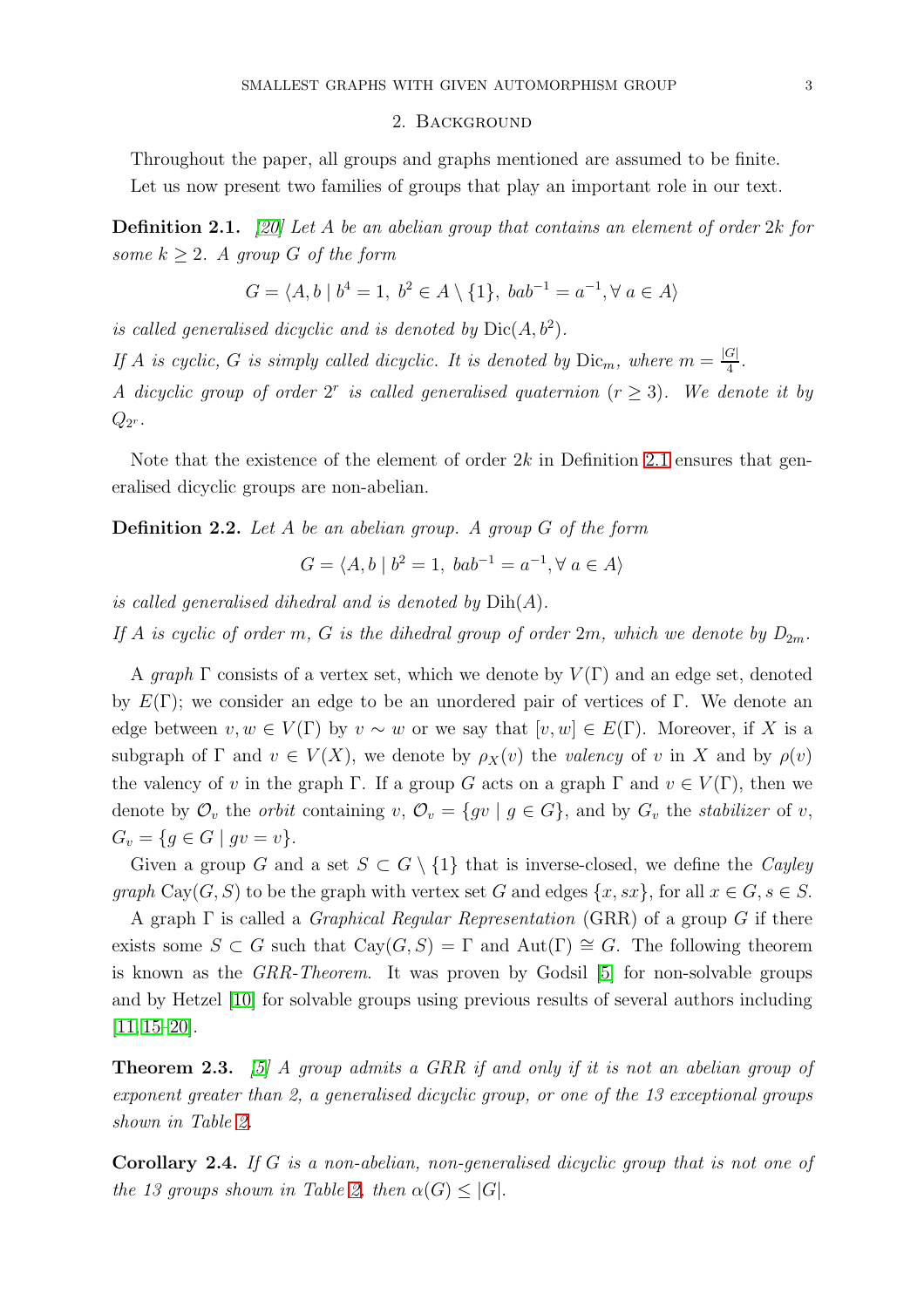#### 4 DANAI DELIGEORGAKI

|                | G                                                                                       | G        |
|----------------|-----------------------------------------------------------------------------------------|----------|
| $1 - 3$        | $C_2 \times C_2$ , $C_2 \times C_2 \times C_2$ , $C_2 \times C_2 \times C_2 \times C_2$ | 4, 8, 16 |
| $4 - 6$        | $D_6, D_8, D_{10}$                                                                      | 6, 8, 10 |
| $\overline{7}$ | $A_4$                                                                                   | 12       |
| 8              | $\langle a, b, c \mid a^2 = b^2 = c^2 = 1, abc = bca = cab \rangle$                     | 16       |
| 9              | $G'_{16}$                                                                               | 16       |
| 10             | $\langle a, b, c \mid a^3 = b^3 = c^2 = 1, ab = ba, (ac)^2 = (bc)^2 = 1 \rangle$        | 18       |
| 11             | $\langle a, b, c \mid a^3 = c^3 = 1, ac = ca, bc = cb, b^{-1}ab = ac \rangle$           | 27       |
| $12 - 13$      | $Q_8 \times C_3$ , $Q_8 \times C_4$                                                     | 24, 32   |

<span id="page-3-0"></span>TABLE 2. The groups  $G$  mentioned in the GRR-Theorem (Theorem [2.3\)](#page-2-0).

Let us now state Babai's theorem.

<span id="page-3-1"></span>**Theorem 2.5.** [Babai, [\[2\]](#page-25-10)] If G is a group different from the cyclic groups of order 3, 4, 5 then  $\alpha(G) \leq 2|G|$ .

The values of  $\alpha(G)$  for cyclic groups G and graph constructions can be found in [\[1\]](#page-25-1), which builds on the work of Sabidussi [\[17\]](#page-25-16). For the non-cyclic groups, we will use the following construction, given by Babai in [\[2\]](#page-25-10):

<span id="page-3-2"></span>**Construction 2.6.** Let G be a non-cyclic group of order  $|G| \ge 6$  and let  $H = \{h_1, ..., h_d\}$ be a minimal generating set of  $G$ . Let  $G'$  be an isomorphic copy of  $G$  with an isomorphism  $g \mapsto g'$  from G to G'. We define the graphs  $X_1$  and  $X_3$  to be such that

$$
V(X_1) = G, \qquad E(X_1) = \{ [gh_i, gh_{i+1}] \mid g \in G, \ i = 1, ..., d - 1 \},
$$
  

$$
V(X_3) = G', \qquad E(X_3) = \{ [g'h'_1, g'] \mid g' \in G' \}.
$$

Let  $\rho_{X_s}$  be the valency of the vertices of  $X_s$ ,  $s = 1, 3$ . We define the graph  $X_2$  to be

$$
X_2 = \begin{cases} X_3, & \text{if } \rho_{X_1} \neq \rho_{X_3}, \\ \overline{X_3}, & \text{if } \rho_{X_1} = \rho_{X_3}, \end{cases}
$$

where  $\overline{X_3}$  is the complement graph of  $X_3$ .

Finally, let us define the graph  $X$  such that

$$
V(X) = V(X_1) \cup V(X_2),
$$
  
\n
$$
E(X) = E(X_1) \cup E(X_2) \cup \{ [g', g], [g', gh_i] \mid g \in G, i = 1, ..., d \}.
$$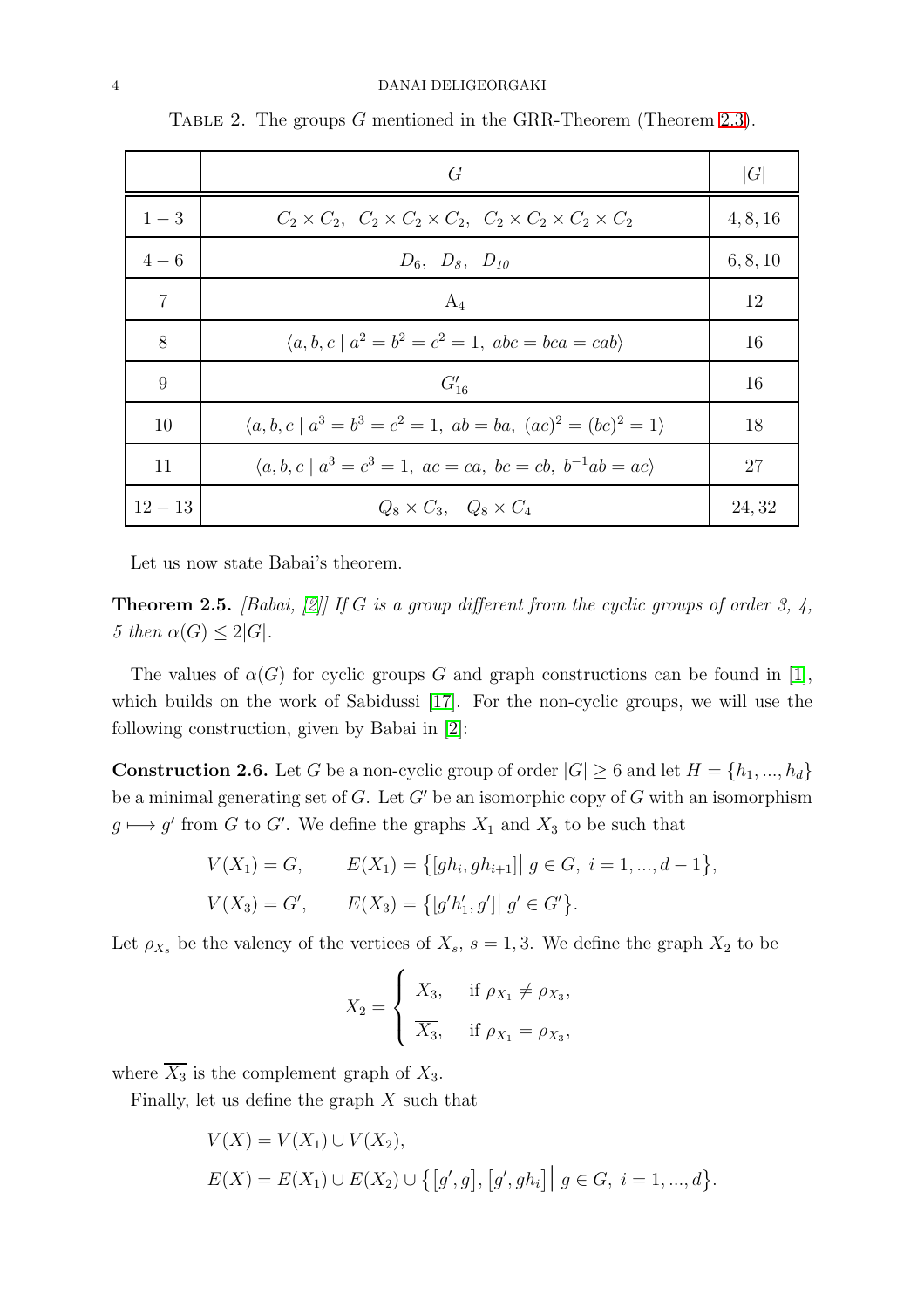

Figure 1.

The map  $g: V(X) \to V(X)$  such that

$$
g(v) = \begin{cases} gv, & \text{if } v \in V(X_1), \\ g'v, & \text{if } v \in V(X_2), \end{cases}
$$

is a graph automorphism for every  $g \in G$ , and  $Aut(X) \cong G$ ; the proof appears in [\[2\]](#page-25-10).

The inequality in Babai's Theorem [2.5](#page-3-1) does not hold for the three cyclic groups excluded.

<span id="page-4-1"></span>**Example 2.7.** We will see shortly (Proposition [3.3\)](#page-5-1) that  $\alpha(C_4) = 10$ . A graph on 10 vertices that has automorphism group isomorphic to  $C_4$  is shown in Figure 1. In particular, the automorphism group of this graph can be realised as the subgroup  $\langle b \rangle$  of  $S_{10}$ , where  $b = (1\ 2)(3\ 4\ 5\ 6)(7\ 8\ 9\ 10)$  ([21, Lemma 2.1.3.3.]).

# 3. Proof of Theorem [1:](#page-0-0) abelian groups

The aim of this section is to prove that Theorem [1](#page-0-0) holds for every abelian group G.

<span id="page-4-0"></span>**Proposition 3.1.** Let G be an abelian group. Then one of the following holds:

i)  $\alpha(G) \leq |G|$ , ii) G is cyclic of order  $p^k$  or 2p for some prime number  $p(|G| \neq 2)$ , iii) G is one of the 10 abelian groups shown in Table [1.](#page-1-0) If ii) or iii) is true then  $\alpha(G) > |G|$ .

The value of  $\alpha(G)$  was determined for every cyclic group G by Sabidussi [\[17,](#page-25-16)[18\]](#page-25-17), when |G| is a prime number, and by Meriwether (unpublished, see [\[18\]](#page-25-17)), in general. However, Arlinghaus [\[1\]](#page-25-1) was the first to present an algorithm to compute  $\alpha(G)$  when G is cyclic or, more generally, abelian. Table [3](#page-5-2) contains the value of  $\alpha(G)$  for some small abelian groups, which we computed using Arlinghaus' algorithm [\[1,](#page-25-1) Theorem 8.1].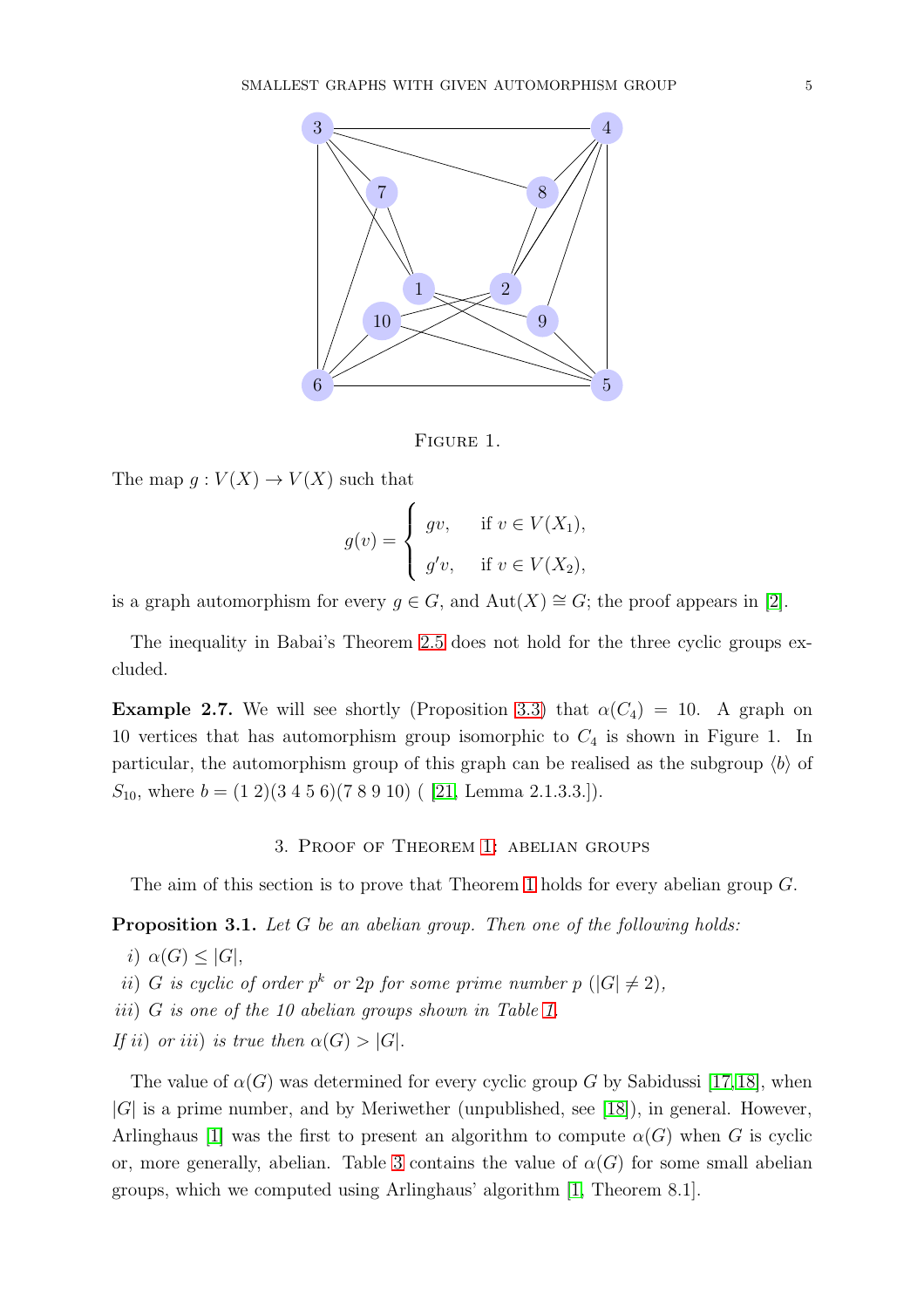#### 6 DANAI DELIGEORGAKI

<span id="page-5-2"></span>

| TABLE 3. The values of $\alpha(G)$ for certain abelian groups G. |  |  |  |  |  |  |  |  |  |
|------------------------------------------------------------------|--|--|--|--|--|--|--|--|--|
|------------------------------------------------------------------|--|--|--|--|--|--|--|--|--|

| $G = C_{p_1^{r_1}} \times C_{p_2^{r_2}} \ \left(p_1^{r_1} \leq p_2^{r_2}\right)$ |                |    |                |                |                |    |  |  |  |  |
|----------------------------------------------------------------------------------|----------------|----|----------------|----------------|----------------|----|--|--|--|--|
| $p_2^{r_2}$<br>$p_1^{r_1}$                                                       | $\overline{2}$ | 3  | $\overline{4}$ | $\overline{5}$ | $\overline{7}$ | 8  |  |  |  |  |
| $\overline{2}$                                                                   | $\overline{4}$ | 11 |                | 12 17          | 16             | 16 |  |  |  |  |
| 3                                                                                |                | 18 | 18             | 21             | 23             | 22 |  |  |  |  |
| $\overline{4}$                                                                   |                |    | 20             | $25\,$         | 24             | 24 |  |  |  |  |
| 5                                                                                |                |    |                | 30             | 29             | 29 |  |  |  |  |

| $G = C_2 \times C_{p_2^{r_2}} \times C_{p_3^{r_3}} (p_2^{r_2} \leq p_3^{r_3})$ |   |                                                               |    |    |  |  |  |                                                              |  |  |  |
|--------------------------------------------------------------------------------|---|---------------------------------------------------------------|----|----|--|--|--|--------------------------------------------------------------|--|--|--|
| $\smallsetminus p_3^{r_3} \mid$<br>$p_2^{r_2}$                                 |   | $2 \mid 3 \mid 4 \mid 5 \mid 7 \mid 8 \mid 9 \mid 11 \mid 13$ |    |    |  |  |  |                                                              |  |  |  |
| $\overline{2}$                                                                 | 6 |                                                               |    |    |  |  |  | $13 \mid 14 \mid 19 \mid 18 \mid 18 \mid 19 \mid 26 \mid 30$ |  |  |  |
| 3                                                                              |   |                                                               |    |    |  |  |  | $20 \mid 20 \mid 23 \mid 25 \mid 24 \mid 23 \mid 33 \mid 37$ |  |  |  |
| $\overline{4}$                                                                 |   |                                                               | 22 | 27 |  |  |  | $26 \mid 26 \mid 26 \mid 34 \mid 38$                         |  |  |  |

<span id="page-5-0"></span>**Proposition 3.2.** [\[1,](#page-25-1) Theorem 8.1] Consider the abelian group  $G = C_{q_1} \times C_{q_2} \times \cdots \times C_{q_s}$ , where  $q_i$  is a prime power,  $i = 1, ..., s$ . Then,

<span id="page-5-3"></span>
$$
\alpha(G) \leq \alpha(C_{q_1}) + \alpha(C_{q_2}) + \dots + \alpha(C_{q_s}),\tag{1}
$$

<span id="page-5-5"></span>
$$
\alpha(C_2 \times C_{q_2}) = 2 + \alpha(C_{q_2}).\tag{2}
$$

<span id="page-5-1"></span>**Proposition 3.3.** [\[1,](#page-25-1) Theorem 5.4] Let p be a prime number and r be a positive integer. Then  $\epsilon$ 

$$
\alpha(C_{p^r}) = \begin{cases}\n2, & \text{if } p^r = 2, \\
p^r + 2p, & \text{if } p = 3, 5, \\
p^r + 6, & \text{if } p = 2, r \ge 2, \\
p^r + p, & \text{if } p \ge 7.\n\end{cases}
$$

Proposition [3.3](#page-5-1) gives rise to the following inequalities that are essential for the proof of Proposition [3.1:](#page-4-0)

<span id="page-5-8"></span>
$$
\alpha(C_{p^r}) \le 3p^r,\tag{3}
$$

<span id="page-5-4"></span>
$$
\alpha(C_{p^r}) \le 2p^r, \quad \text{if } p^r \ge 7,\tag{4}
$$

<span id="page-5-6"></span>
$$
\alpha(C_{p^r}) \le p^r + \max\{6, 2p\}.
$$
\n<sup>(5)</sup>

In preparation for proving Proposition [3.1,](#page-4-0) we establish the following lemma.

<span id="page-5-7"></span>Lemma 3.4. Proposition [3.1](#page-4-0) holds when G is a direct product of two cyclic groups of prime-power order.

*Proof.* Let  $G = C_{p_1^{r_1}} \times C_{p_2^{r_2}}$  for some prime powers  $p_1^{r_1}, p_2^{r_2}$  such that  $p_1^{r_1} \leq p_2^{r_2}$ . Using Table [3](#page-5-2) we deduce that the Lemma holds when  $p_1^{r_1} \leq 5$  and  $p_2^{r_2} \leq 8$ . If  $p_1^{r_1} > 5$  then the inequalities [\(1\)](#page-5-3) and [\(4\)](#page-5-4) imply that

$$
\alpha(G) \le \alpha(C_{p_1^{r_1}}) + \alpha(C_{p_2^{r_2}}) \le 2p_1^{r_1} + 2p_2^{r_2} \le 4p_2^{r_2} < |G|.
$$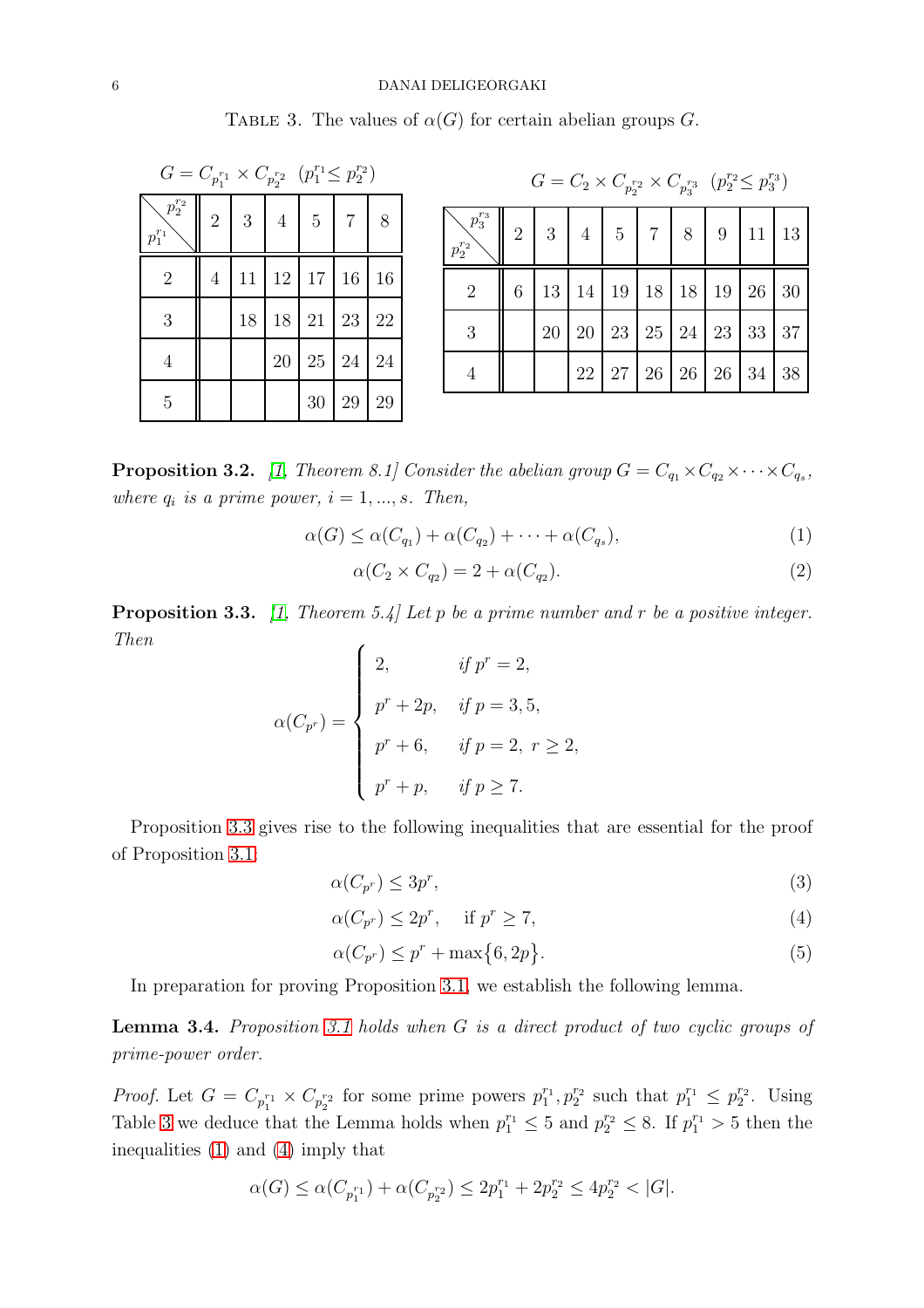Hence we make the assumption that  $p_1^{r_1} \leq 5$  and  $p_2^{r_2} > 8$ .

If  $|G| = 2p_2$  then [\(2\)](#page-5-5) and Proposition [3.3](#page-5-1) imply that  $\alpha(C_{2p_2}) = 2 + 2p_2$ , thus  $\alpha(G) >$ |G|. On the other hand, if  $|G| = 2p_2^{r_2}$  and  $r_2 > 1$ , then the inequality

<span id="page-6-0"></span>
$$
2 + \max\{6, 2p_2\} < p_2^{r_2} \tag{6}
$$

holds; indeed, we assumed that  $p_2^{r_2} > 8$ , so [\(6\)](#page-6-0) holds in case  $p_2 = 2$ ; if  $p_2 \ge 3$  then  $2 + 2p_2 < 3p_2 \leq p_2^{r_2}$  $_{2}^{r_2}$ . It follows from  $(2)$ ,  $(5)$  and  $(6)$  that

$$
\alpha(C_{2p_2^{r_2}}) \le 2 + p_2^{r_2} + \max\{6, 2p_2\} < 2p_2^{r_2} = |G|.
$$

If  $p_1^{r_1} = 3$  then by [\(1\)](#page-5-3), [\(4\)](#page-5-4) and Proposition [3.3,](#page-5-1) we get that  $\alpha(G) \leq 9 + 2p_2^{r_2} \leq 3p_2^{r_2} = |G|$ . Finally, if  $4 \leq p_1^{r_1} \leq 5$  then it is implied by [\(1\)](#page-5-3), [\(4\)](#page-5-4) and Proposition [3.3](#page-5-1) that

$$
\alpha(G) \le 15 + 2p_2^{r_2} < 4p_2^{r_2} \le |G|.
$$

Proof of Proposition [3.1](#page-4-0). If  $|G|=1$  then  $\alpha(G)=|G|$ . Let  $G=C_{p_1^{r_1}} \times C_{p_2^{r_2}} \times \cdots \times C_{p_s^{r_s}}$ , where  $p_1^{r_1} \leq \cdots \leq p_s^{r_s}$  are prime powers.

If  $s = 1$  or  $s = 2$  then the statements in Proposition [3.1](#page-4-0) hold for G as a consequence of Proposition [3.3](#page-5-1) or Lemma [3.4,](#page-5-7) respectively.

Let  $s = 3$ . If  $p_1^{r_1} p_2^{r_2} \geq 9$ , then using inequalities [\(1\)](#page-5-3) and [\(3\)](#page-5-8) we conclude that

$$
\alpha(G) \le 3p_1^{r_1} + 3p_2^{r_2} + 3p_3^{r_3} \le 9p_3^{r_3} \le |G|.
$$

Assume now that  $p_1^{r_1}p_2^{r_2} < 9$ ; thus,  $p_1^{r_1} = 2$  and  $2 \le p_2^{r_2} \le 4$ . If  $p_3^{r_3} < 16$  then using Table [3](#page-5-2) we verify that the claim in Proposition [3.1](#page-4-0) holds for G. If  $p_3^{r_3} \geq 16$  instead, then [\(1\)](#page-5-3) and [\(3\)](#page-5-8) together with Proposition [3.3](#page-5-1) imply that

$$
\alpha(G)\leq 2+3p_2^{r_2}+3p_3^{r_3}<4p_3^{r_3}\leq |G|.
$$

Let  $s = 4$ . If  $p_1^{r_1} p_2^{r_2} p_3^{r_3} \ge 12$ , then by [\(1\)](#page-5-3) and [\(3\)](#page-5-8) we have

$$
\alpha(G) \le 3p_1^{r_1} + 3p_2^{r_2} + 3p_3^{r_3} + 3p_4^{r_4} \le 12p_4^{r_4} \le |G|.
$$

Otherwise  $p_1^{r_1} = p_2^{r_2} = p_3^{r_3} = 2$ , in which case [\(1\)](#page-5-3), [\(3\)](#page-5-8) and Proposition [3.3](#page-5-1) show that  $\alpha(G) \leq 2 + 2 + 2 + 3p_4^{r_4} < 8p_4^{r_4} = |G|.$ 

Finally, let us assume that  $s \geq 5$ . Then, using [\(1\)](#page-5-3) and [\(3\)](#page-5-8) we conclude that

$$
\alpha(G) \le 3p_1^{r_1} + 3p_2^{r_2} + \dots + 3p_s^{r_s} \le 3sp_s^{r_s}.
$$

Furthermore, since  $3s < 2^{s-1}$  and  $p_i^{r_i} \ge 2$  for every  $i \in \{1, ..., s-1\}$ , we have that

$$
3sp_s^{r_s} < 2^{s-1}p_s^{r_s} \le p_1^{r_1}p_2^{r_2}\cdots p_s^{r_s} = |G|.
$$

Hence  $\alpha(G) < |G|$ .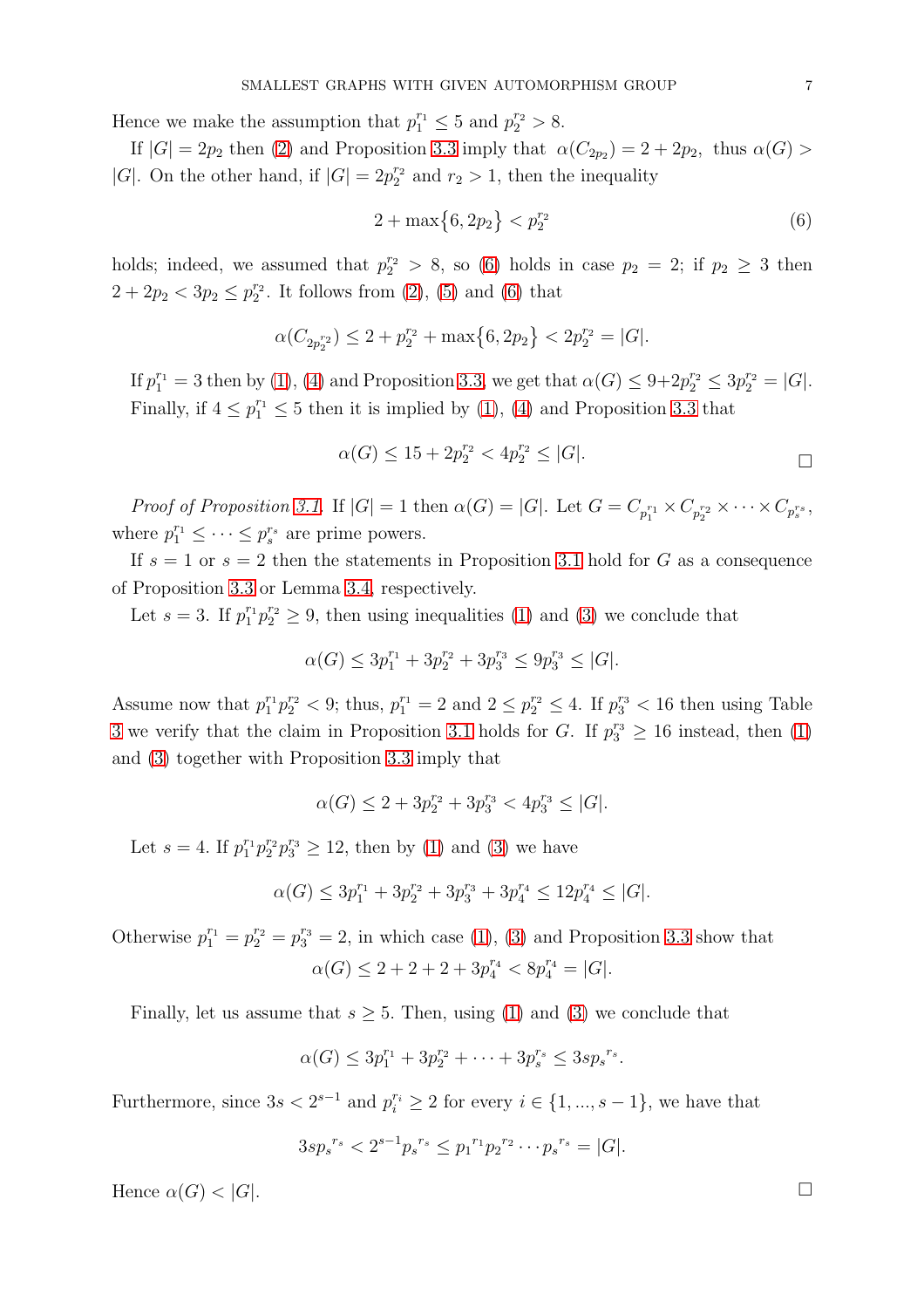### 4. PROOF OF THEOREM [1:](#page-0-0) THE BOUND  $\alpha(G) \leq |G|$

In this section we prove the bound  $\alpha(G) \leq |G|$  for groups G that are non-abelian and do not satisfy  $iii$ ,  $iv$ ) in Theorem [1,](#page-0-0) as summarised in the following theorem.

<span id="page-7-0"></span>Theorem 4.1. Let G be a non-abelian group such that

- i) G is not a generalised quaternion group,
- $ii)$  G is not a generalised dicyclic group of the form  $Q_{2r} \times C_2$ ,
- iii) G is not one of the groups shown in Table [1.](#page-1-0)

Then  $\alpha(G) \leq |G|$ .

By the GRR-Theorem (Theorem [2.3\)](#page-2-0), in order to prove Theorem [4.1,](#page-7-0) we only need to consider the cases when  $G$  is generalised dicyclic and when  $G$  is one of the non-abelian groups that appear in Table [2](#page-3-0) but not in Table [1.](#page-1-0) We will do this in Propositions [4.9](#page-9-0) and [4.10.](#page-9-1) In particular, in Proposition [4.9,](#page-9-0) we consider the groups  $D_6$ ,  $D_8$ ,  $D_{10}$ , and

$$
G_1 = \langle a, b, c \mid a^2 = b^2 = c^2 = 1, abc = bca = cab \rangle,
$$
  
\n
$$
G_2 = \langle a, b, c \mid a^3 = b^3 = c^2 = 1, ab = ba, (ac)^2 = (bc)^2 = 1 \rangle,
$$
  
\n
$$
G_3 = \langle a, b, c \mid a^3 = c^3 = 1, ac = ca, bc = cb, b^{-1}ab = ac \rangle,
$$
  
\n
$$
G_4 = Q_8 \times C_4,
$$
  
\n
$$
G_{r+2} = Q_{2r} \times C_2 \times C_2 \times C_2, \qquad r \ge 3;
$$
  
\n(7)

<span id="page-7-1"></span>the remaining groups are addressed in Proposition [4.10.](#page-9-1)

Let us start with two lemmas that will be used in the proof of Proposition [4.10.](#page-9-1)

<span id="page-7-2"></span>**Lemma 4.2.** Let  $G = \text{Dih}(X)$  be a generalised dihedral group of order 2k, where  $k \geq$ 6,  $k \neq 9$ , that is not the group  $C_2 \times C_2 \times C_2 \times C_2$ . Then there exists a GRR for G.

*Proof.* By the GRR-Theorem, it suffices to prove that  $G$  is non-generalised dicyclic and not one of the groups appearing in Table [2.](#page-3-0)

Let  $G = \langle X, b \rangle, b^2 = 1$ . Suppose that  $G = \text{Dic}(A, c^2)$ , for some  $A \leq G, c \in G$ . Then the order of c is 4 and the order of b is 2, hence  $c \in X$ ,  $b \in A$ . It follows from the properties of generalised dicyclic and generalised dihedral groups that

$$
bcb^{-1} = c^{-1}
$$
 and  $cbc^{-1} = b^{-1}$ .

The equalities given above imply that  $c^2 = 1$ , which is a contradiction.

The restriction  $k \neq 9$ , implies that G is not the group of order 18 in Table [2.](#page-3-0) Moreover, since  $|G| = 2k \ge 12$ , G is not among the groups  $C_2 \times C_2$ ,  $C_2 \times C_2 \times C_2$ ,  $D_6$ ,  $D_8$ ,  $D_{10}$  or the group of order 27 in Table [2.](#page-3-0) On the other hand, the group  $A_4$  has no abelian subgroup of index 2, hence it is not generalised dihedral. The remaining 4 suitable groups given in Table [2](#page-3-0) contain a central element of order 3 or 4. However, if q is in the center of  $G$  and G is non-abelian then  $g \in X$ , hence  $bgb = g^{-1}$ . Furthermore,  $bgb = g$ , as g is central. Therefore, g has order 2.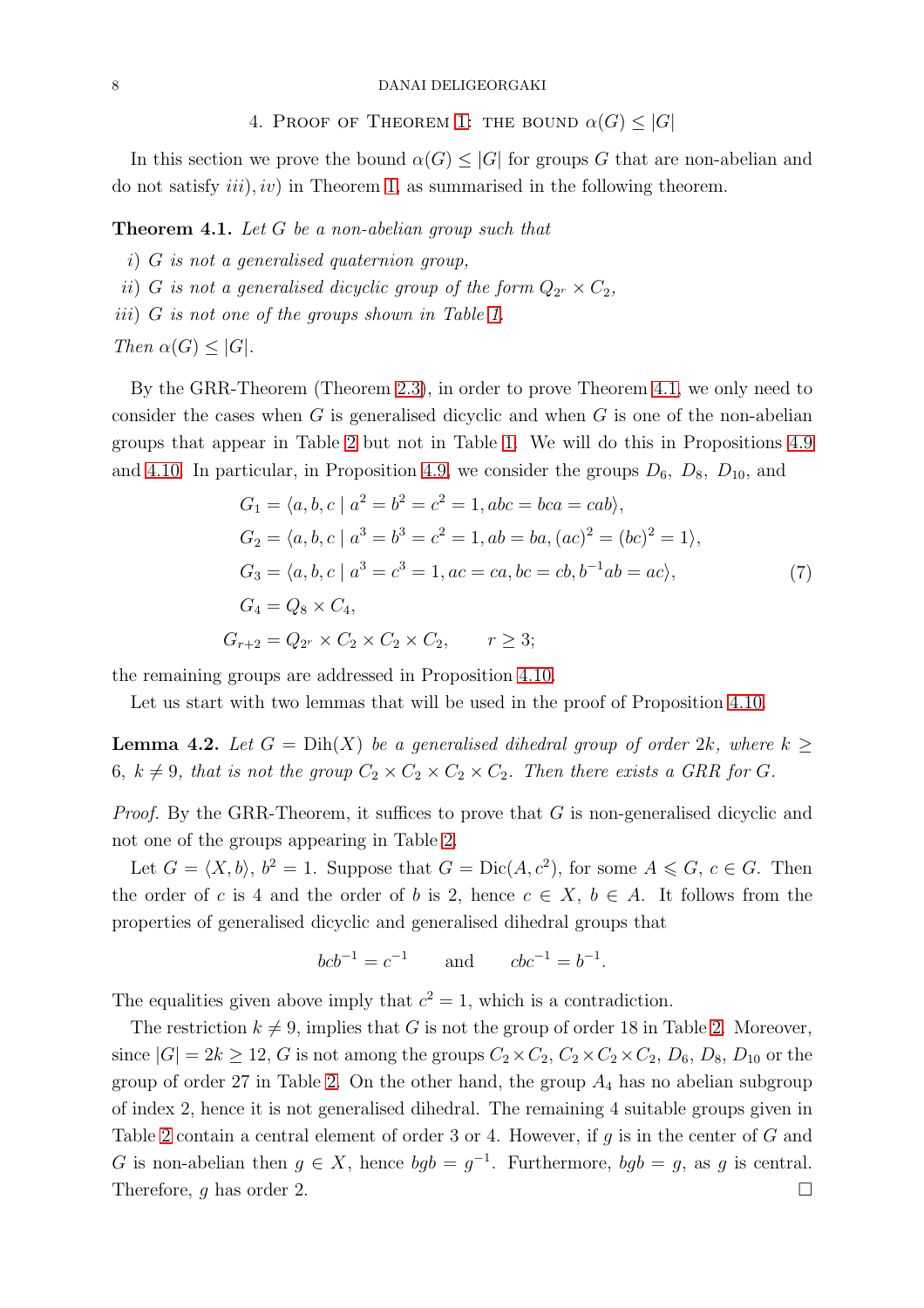<span id="page-8-1"></span>**Lemma 4.3.** Let G be an abelian 2-group and let  $c \in G$  be an element of order 2. Then there exists some  $y \in G$ ,  $A < G$  such that

$$
G = \langle y \rangle \oplus A \quad and \quad c \in \langle y \rangle.
$$

*Proof.* We may choose  $a_1, a_2, ..., a_n$ , such that  $G = \langle a_1 \rangle \oplus \langle a_2 \rangle \oplus \cdots \oplus \langle a_n \rangle$  and  $c =$  $\left( a_1^{2^{r_1-1}} \right)$  $a_1^{2^{r_1-1}}, a_2^{2^{r_2-1}}$  $a_2^{2r_2-1}, \ldots, a_s^{2rs-1}$  $s^{2^{rs-1}}, 1, 1, ..., 1$ , where  $0 < r_1 \le r_2 \le \cdots \le r_s$  and  $a_i$  has order  $2^{r_i}$ .

Let  $y = (a_1, a_2^{2^{r_2-r_1}})$  $a_2^{2^{r_2-r_1}}, \ldots, a_s^{2^{r_s-r_1}}$  $s^{2^{r_s-r_1}}, 1, 1, ..., 1$ ). Then  $c \in \langle y \rangle$ . Furthermore, the order of y is equal to the order of  $a_1$ , which is  $2^{r_1}$ . Hence  $\langle y \rangle \cap (\langle a_2 \rangle \oplus \cdots \oplus \langle a_n \rangle) = \{1\}$  and  $G = \langle y \rangle \oplus A$ , where  $A = \langle a_2 \rangle \oplus \cdots \oplus \langle a_n \rangle$ .

Let us now define a collection of graphs, one for each group appearing in [\(7\)](#page-7-1).

<span id="page-8-0"></span>Construction 4.4. Let us first define the graph  $\Gamma_1$  on 16 vertices and 52 edges. Let  $V(\Gamma_1) = V_1 \cup V_2$ , where  $V_1 = \{1, 2, ..., 8\}$  and  $V_2 = \{1', 2', ..., 8'\}$ . Let  $E(\Gamma_1)$  be such that, for  $v, w \in V_1$ ,

$$
v \sim w \iff (v, w) \in \bigcup_{i,j \in \{0,1\}} (\{1+i+4j, 3+i+4j\} \times \{5+i-4j, 7+i-4j\});
$$
  
\n
$$
v' \sim w' \iff v, w \in \bigcup_{i \in \{0,1\}} \{1+4i, 2+4i, 3+4i, 4+4i\}, \qquad v \neq w;
$$
  
\n
$$
v \sim w' \iff \begin{cases} w-v=0, 4, & \text{or} \\ v-w \equiv 2 \pmod{4}, v > 4, w \le 4, & \text{or} \\ v-w \equiv \pm 1 \pmod{4} \text{ and } (v > 4 \iff w > 4). \end{cases}
$$

<span id="page-8-2"></span>**Construction 4.5.** Let us now define the graph  $\Gamma_2$ , which has 18 vertices and 99 edges. Let  $V(\Gamma_2) = W_1 \cup W_2$ , where  $W_1 = \{1, 2, ..., 9\}$ ,  $W_2 = \{1', 2', ..., 9'\}$ , and  $E(\Gamma_2)$  is such that, for  $v, w \in W_1$ ,

$$
v' \sim w' \iff \begin{cases} \forall k \in \{0, 1, 2\}, v > 3k \iff w > 3k, & v \neq w, \text{ or} \\ w - v \equiv \pm 3 \text{ (mod 9)}, & \text{ or} \\ [v, w] \in \{[1, 6], [2, 4], [3, 5]\}; \\ v \sim w \iff v' \approx w', & v \neq w; \\ v \approx w' \iff v, w \in \{1, 2, 3\}, & \text{ or } v, w \in \{4, 5, 6\}. \end{cases}
$$

Construction 4.6. Let us also construct the graph  $\Gamma_3$  on 27 vertices and 171 edges. Let  $V(\Gamma_3) = \mathcal{O}_1 \cup \mathcal{O}_{1'} \cup \mathcal{O}_{1''}$ , where  $\mathcal{O}_1 = \{1, 2, ..., 9\}$ ,  $\mathcal{O}_{1'} = \{1', 2', ..., 9'\}$  and  $\mathcal{O}_{1''} =$  $\{1'', 2'', ..., 9''\}$ . The edge set of  $\Gamma_3$  is such that, for every  $v, w \in \mathcal{O}_1$ , we have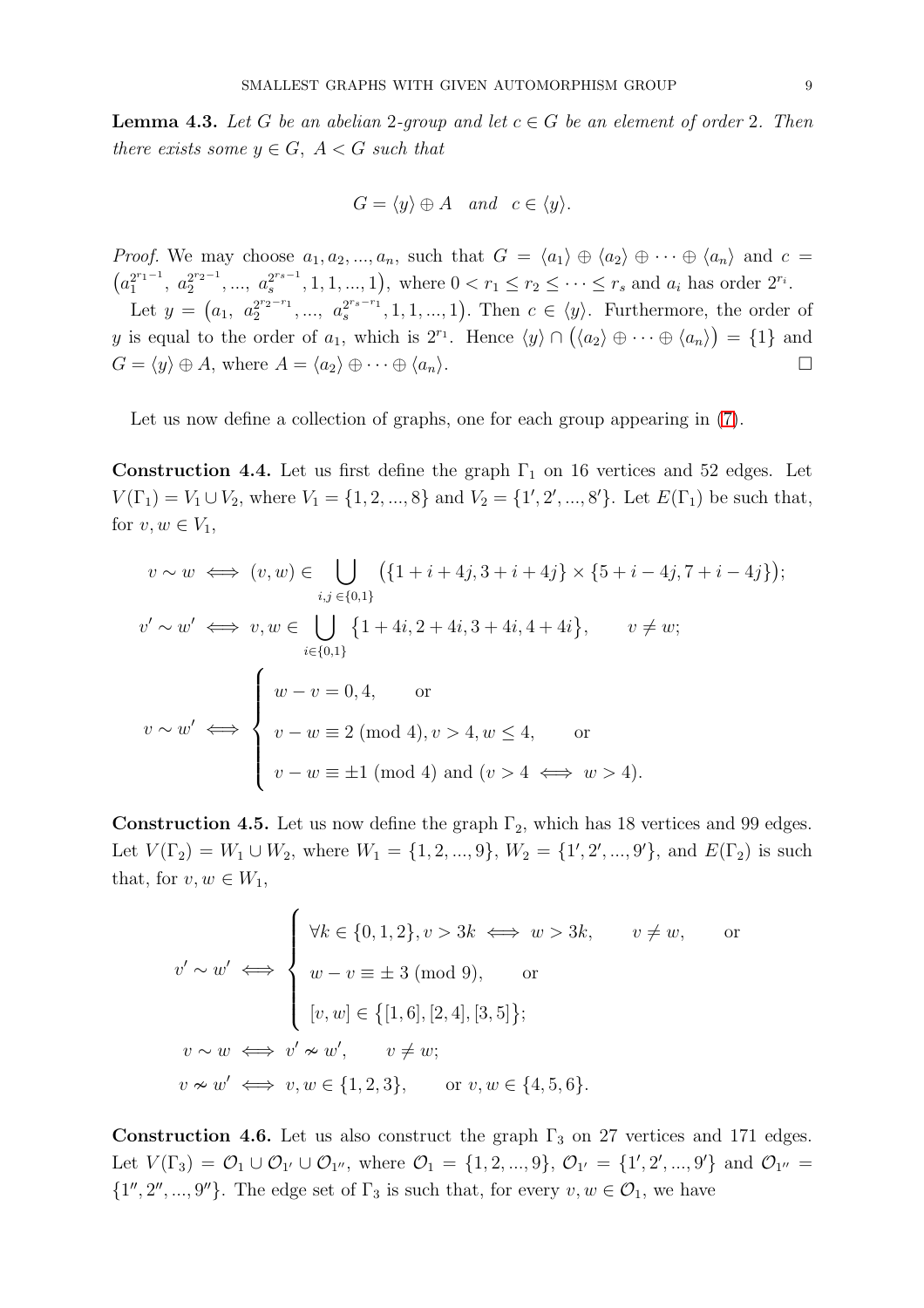$$
v' \approx w'; v'' \approx w'';
$$
  
\n
$$
v \sim w \iff v \neq w;
$$
  
\n
$$
v \sim w'' \iff \begin{cases} w - v \equiv 1 \pmod{3}, & \text{or} \\ w - v \equiv 0, 3 \pmod{9}; \end{cases}
$$
  
\n
$$
v \sim w' \iff \begin{cases} w - v \equiv 0, 2k, 4k \pmod{9}, v \equiv k \pmod{3} \text{ for some } k \in \{1, 2\}, \\ w - v \equiv 0, \pm 1 \pmod{9}, v \equiv 0 \pmod{3}; \end{cases}
$$
  
\n
$$
v' \sim w'' \iff w \sim v'.
$$

**Construction 4.7.** Let  $\Gamma$  be the graph on 10 vertices with automorphism group Aut( $\Gamma$ ) ≅  $C_4$  given in Example [2.7.](#page-4-1) Let  $\Gamma'$  be a graph on 16 vertices constructed according to Babai's Construction [2.6](#page-3-2) for the group  $Q_8$ . We define  $\Gamma_4$  to be the graph  $\Gamma_4 = \Gamma \cup \Gamma'$ .

<span id="page-9-2"></span>**Construction 4.8.** Let  $r \geq 3$ . We let  $\Gamma$  be a graph on  $2^{r+1}$  vertices constructed according to Babai's Construction [2.6](#page-3-2) for the generalised quaternion group  $Q_{2r}$  and  $\Gamma'$  to be a graph on 6 vertices such that  $Aut(\Gamma') \cong C_2 \times C_2 \times C_2$ , which exists since  $\alpha(C_2 \times C_2 \times C_2) = 6$ (see Table [3](#page-5-2) and [\[1,](#page-25-1) Theorem 8.1] for a proof). Then, the graph  $\Gamma_{r+2} = \Gamma \cup \Gamma'$  on  $2^{r+1} + 6$ vertices has automorphism group  $Aut(\Gamma_{r+2}) \cong G_{r+2}$ , since  $\Gamma$  is a connected component of  $\Gamma_{r+2}$  of size  $2^{r+1} > 6$  and  $\text{Aut}(\Gamma) \cong Q_{2^r}$ ,  $\text{Aut}(\Gamma') \cong C_2 \times C_2 \times C_2$ .

<span id="page-9-0"></span>**Proposition 4.9.** If G is the dihedral group  $D_{2n}$ , where  $3 \le n \le 5$ , or one of the groups  $G_1, G_2, G_3, G_4, G_{r+2}$   $(r \geq 3)$  in [\(7\)](#page-7-1) then  $\alpha(G) \leq |G|$ .

*Proof.* The n-cycle has full automorphism group  $D_{2n}$  so  $\alpha(D_{2n}) < |D_{2n}|$  for  $3 \le n \le 5$ .

The graphs  $\Gamma_i$  in Constructions [4.4](#page-8-0)–[4.8](#page-9-2) are designed to have at most  $|G_i|$  vertices and automorphism groups  $\text{Aut}(\Gamma_i) \cong G_i$ , for each  $i \geq 1$ . We omit the proof that  $\text{Aut}(\Gamma_i) \cong G_i$ for  $1 \leq i \leq 4$ , which we verified using the mathematical software GAP [\[4\]](#page-25-18).

We will now show that Theorem [4.1](#page-7-0) also holds for the generalised dicyclic groups G that are different from  $Q_{2r} \times C_2 \times C_2 \times C_2$ ,  $r \geq 3$ , completing the proof of Theorem [4.1.](#page-7-0)

<span id="page-9-1"></span>Proposition 4.10. Let G be a generalised dicyclic group such that

i) G is not a generalised quaternion group,

ii) G is not a generalised dicyclic group of the form  $Q_{2r} \times C_2$  or  $Q_{2r} \times C_2 \times C_2 \times C_2$ ,

iii) G is not one of the groups  $\text{Dic}_3$ ,  $\text{Dic}_5$ ,  $\text{Dic}_6$ ,  $G_{16}$  that appear in Table [1.](#page-1-0)

Then  $\alpha(G) \leq |G|$ .

The rest of this section concerns the proof of Proposition [4.10.](#page-9-1) Let  $G = \text{Dic}(A, b^2)$  be a generalised dicyclic group as in Proposition [4.10](#page-9-1) and let

$$
A=A_2\oplus A_{2'},
$$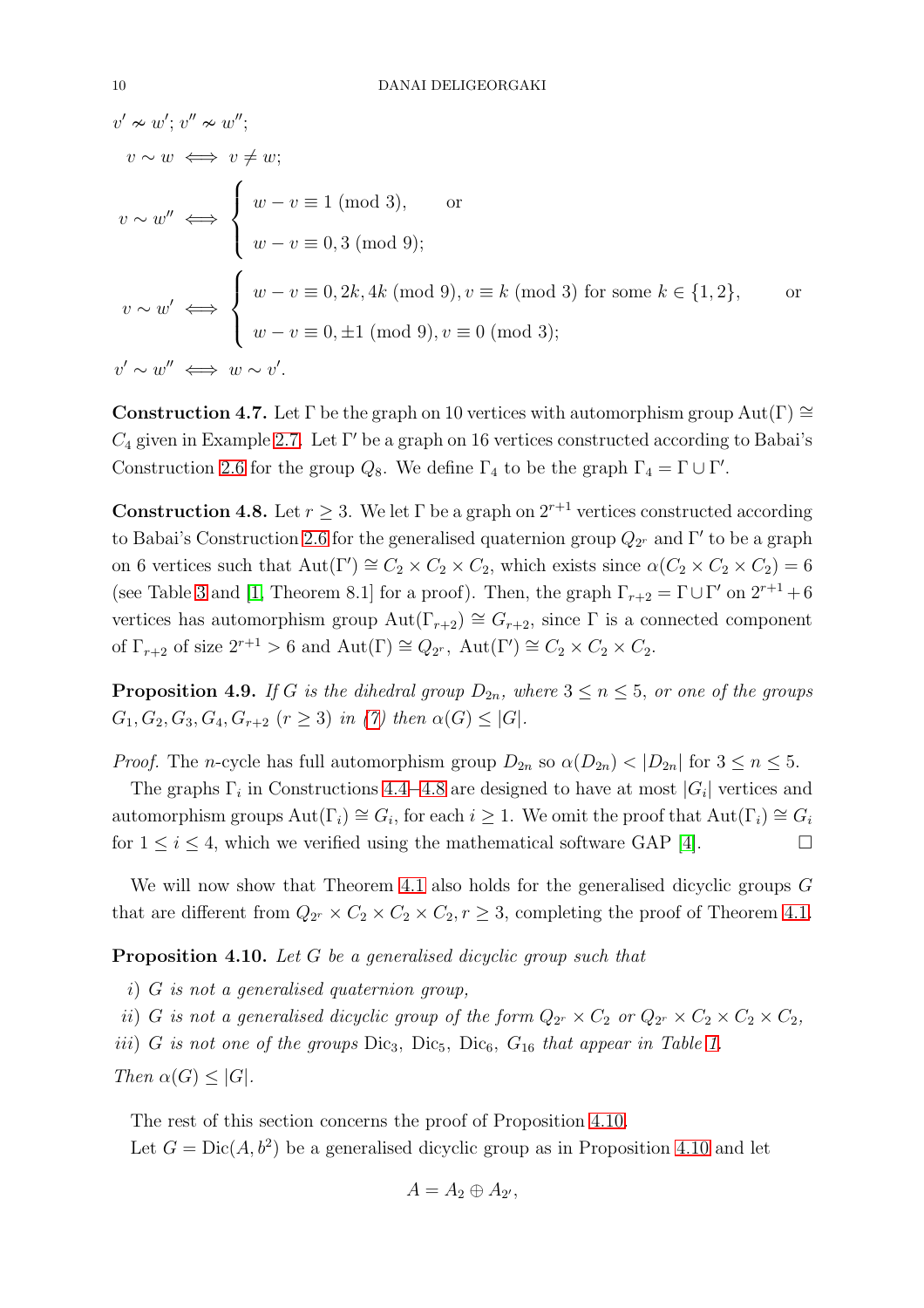where  $A_2$  is the Sylow 2-subgroup of A and  $A_{2'}$  is the Hall 2'-subgroup of A. Then, by Lemma [4.3,](#page-8-1) there exist  $y \in A_2$  and  $B_2 < A_2$  such that

$$
A_2 = \langle y \rangle \oplus B_2
$$
 and  $b^2 \in \langle y \rangle$ .

Setting  $X = B_2 \oplus A_{2'}$ , we get  $A = X \oplus \langle y \rangle$ .

Let r, k be such that  $\langle y \rangle \cong C_{2^r}$ ,  $|X| = k$ . We note that the quotient group  $G/X$  is isomorphic to the generalised quaternion group  $Q_{2^{r+1}}$ , for  $r > 1$ , and to the cyclic group  $C_4$ , for  $r = 1$ . Moreover, the quotient group  $G/\langle y \rangle$  is isomorphic to the generalised dihedral group  $Dih(X)$ .

<span id="page-10-0"></span>**Construction 4.11.** We will construct a graph  $\Gamma$  such that Aut( $\Gamma$ )  $\cong G$ . We start by defining two graphs,  $\Gamma_1$ ,  $\Gamma_2$ , with the property that  $Aut(\Gamma_1) \cong G/X$ ,  $Aut(\Gamma_2) \cong G/\langle y \rangle$ .

For  $r \geq 2$ , we let  $\Gamma_1$  be the graph with vertex set  $V(\Gamma_1) = G/X \cup (G/X)'$  that arises from Babai's Construction [2.6](#page-3-2) for the generalised quaternion group  $G/X$  with respect to the minimal generating set  $H = \{yX, bX\}$ . Furthermore, we partition the set of vertices  $G/X$  of  $\Gamma_1$  into the sets  $T_1$ ,  $T_2$ , where  $T_i = \{y^n b^{(i-1)}X \mid n \in \mathbb{N}\}, i = 1, 2$ . For  $r = 1$ , we define  $\Gamma_1$  to be the graph with automorphism group isomorphic to the cyclic group  $C_4$ that was presented in Example [2.7.](#page-4-1) Likewise, we partition its vertex set into the sets  $T_i$ , where  $T_i = \{2k + i \mid 0 \leq k \leq 4\}, i = 1, 2.$ 

Let us describe the graph  $\Gamma_2$  for all values of k. The conditions i, ii) in Proposition [4.10](#page-9-1) ensure that  $k \geq 3$ . For  $3 \leq k \leq 5$ , we construct  $\Gamma_2$  with vertex set  $V(\Gamma_2)$  =  $G/\langle y \rangle \cup (G/\langle y \rangle)'$  according to Babai's Construction [2.6](#page-3-2) for the generalised dihedral group  $G/\langle y \rangle$ , with respect to some minimal generating set  $K = \{k_1, k_2, ..., k_d\}$  of  $G/\langle y \rangle$  such that  $k_1 = b\langle y \rangle$ . For  $k \geq 6$ ,  $k \neq 9$ , we choose a GRR for  $G/\langle y \rangle$ , which exists by assumption ii) in Proposition [4.10](#page-9-1) and Lemma [4.2,](#page-7-2) and define the graph  $\Gamma_2$  to be either this GRR or its complement, with the additional property that the number  $k + \rho_{\Gamma_2}(v)$  is even, for  $v \in V(\Gamma_2)$ . Furthermore, for  $k \geq 3$ ,  $k \neq 9$ , we partition the set of vertices  $G/\langle y \rangle$  of  $\Gamma_2$ into  $S_i = \{xb^{(i-1)}\langle y\rangle | x \in X\}, i = 1, 2$ . Finally, for  $k = 9$ , we let  $\Gamma_2$  be the graph on 18 vertices presented in Proposition [4.9,](#page-9-0) and  $S_i = W_i$ , where  $W_i$  is as in Construction [4.5,](#page-8-2) for  $i = 1, 2$ .

Let us now define the graph  $\Gamma$  such that

$$
V(\Gamma) = V(\Gamma_1) \cup V(\Gamma_2);
$$
  
\n
$$
E(\Gamma) = E(\Gamma_1) \cup E(\Gamma_2) \cup E, \quad \text{where}
$$
  
\n
$$
E = \{ [t_i, s_i] \mid t_i \in T_i, s_i \in S_i, i = 1, 2 \}
$$

**Lemma 4.12.** Let the sets of vertices  $V(\Gamma_1)$ ,  $V(\Gamma_2)$  of  $\Gamma$  be fixed by  $\phi$ , for every  $\phi \in$ Aut(Γ). Then Aut(Γ)  $\cong$  G.

.

*Proof.* By construction, the groups  $G/X$  and  $G/\langle y \rangle$  act on  $V(\Gamma_1)$  and  $V(\Gamma_2)$ , respectively. Using these actions, we associate a map  $g: V(\Gamma) \to V(\Gamma)$  to every  $g \in G$  by setting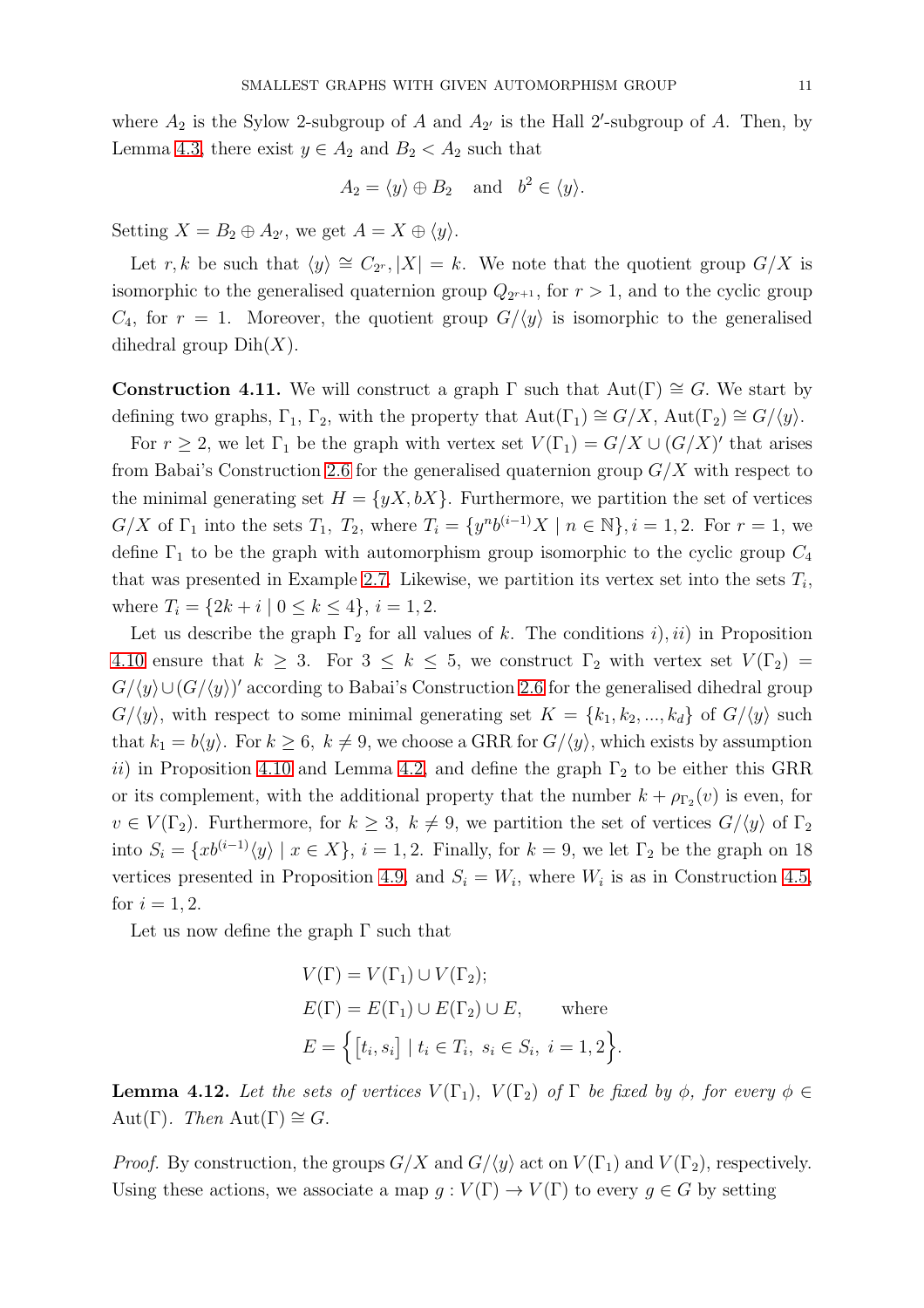$$
g(v) = \begin{cases} gX(v), & \text{if } v \in V(\Gamma_1) \\ g\langle y \rangle(v), & \text{if } v \in V(\Gamma_2). \end{cases}
$$

In other words, the map g is defined to satisfy  $g \upharpoonright_{V(\Gamma_1)} = gX$  and  $g \upharpoonright_{V(\Gamma_2)} = g\langle y \rangle$ .

Let  $g \in G$ . We will show that the map g is an automorphism of  $\Gamma$ . If  $v, w \in V(\Gamma_i)$  for some  $i \in \{1,2\}$  then g is an automorphism of Γ, since

 $v \sim w$  in  $\Gamma \iff v \sim w$  in  $\Gamma_i \iff g \upharpoonright_{V(\Gamma_i)} v \sim g \upharpoonright_{V(\Gamma_i)} w$  in  $\Gamma_i \iff gv \sim gw$  in  $\Gamma_i$ . Let  $v \in V(\Gamma_1)$ ,  $w \in V(\Gamma_2)$ . By construction of  $\Gamma$ ,  $g(T_i \times S_i) = T_j \times S_j$ , where i=j if and only if  $g \in \langle X, y \rangle, i, j \in \{1, 2\}$ . Thus,

$$
[v, w] \in E(\Gamma) \iff (v, w) \in \bigcup_{i=1}^{2} (T_i \times S_i) \iff (gv, gw) \in \bigcup_{i=1}^{2} (T_i \times S_i).
$$

In other words,  $v \sim w \iff gv \sim gw$ . Since  $\langle y \rangle \cap X = \{1\}$ , we have  $G \leq Aut(\Gamma)$ .

For the opposite inclusion, let  $\phi \in Aut(\Gamma)$ . Since, by assumption,  $\phi$  fixes  $V(\Gamma_1)$ , the restriction  $\phi \restriction_{V(\Gamma_1)}$  of  $\phi$  is an automorphism of  $\Gamma_1$ . Since Aut $(\Gamma_1) \cong G/X$ , we have that  $\phi \restriction_{V(\Gamma_1)} = g_1 X$ , for some  $g_1 \in G$ . Then the automorphism  $g_1^{-1} \phi$  acts trivially on  $V(\Gamma_1)$ . As the set of vertices  $T_1$  is fixed by  $g_1^{-1}\phi$ , the set consisting of all neighbours of  $T_1$  is also fixed by the same automorphism. However,  $g_1^{-1}\phi$  fixes all neighbours of  $T_1$ , except, possibly, from elements of the set  $S_1$ . Therefore,  $S_1$  is fixed by  $g_1^{-1}\phi$ .

Likewise, we consider the restriction of the automorphism  $g_1^{-1}\phi$  on  $\Gamma_2$  to conclude that there exists some  $g_2 \in G$  such that the automorphism  $g_2^{-1}g_1^{-1}\phi$  acts trivially on  $V(\Gamma_2)$ ; without loss of generality, we let  $g_2 \in \langle X, b \rangle$ . Since the graph automorphisms  $g_1^{-1} \phi$  and  $g_2^{-1}g_1^{-1}\phi$  fix the set  $S_1$ , we conclude that  $g_2 \in X$ . However, X acts trivially on  $V(\Gamma_1)$ . Therefore, the graph automorphism  $g_2^{-1}g_1^{-1}\phi$  is the identity automorphism of  $\Gamma$ . Thus,

$$
\phi = g_1 g_2 \in G
$$

and hence  $\text{Aut}(\Gamma) \leq G$ .

**Lemma 4.13.** Let  $\phi \in \text{Aut}(\Gamma)$ . The sets of vertices  $V(\Gamma_1)$ ,  $V(\Gamma_2)$  are fixed by  $\phi$ .

*Proof.* First, we partition  $V(\Gamma_1)$ ,  $V(\Gamma_2)$  into the sets  $V(X_i)$ ,  $V(Y_i)$ , where  $i \in \{1, 2\}$ , and

$$
V(X_1) = \begin{cases} G/X, & \text{if } r \ge 2 \\ V(\Gamma_1), & \text{if } r = 1, \end{cases} \qquad V(X_2) = \begin{cases} (G/X)', & \text{if } r \ge 2 \\ \emptyset, & \text{if } r = 1, \end{cases}
$$
\n
$$
V(Y_1) = \begin{cases} G/\langle y \rangle, & \text{if } k \ne 9 \\ V(\Gamma_2), & \text{if } k = 9, \end{cases} \qquad V(Y_2) = \begin{cases} (G/\langle y \rangle)', & \text{if } 3 \le k \le 5 \\ \emptyset, & \text{if } k \ge 6. \end{cases}
$$

We will examine all possible values of r, k in order to show that  $V(\Gamma_2)$  is fixed by  $\phi$ , using the automorphisms' property to preserve the valency of the vertices permuting.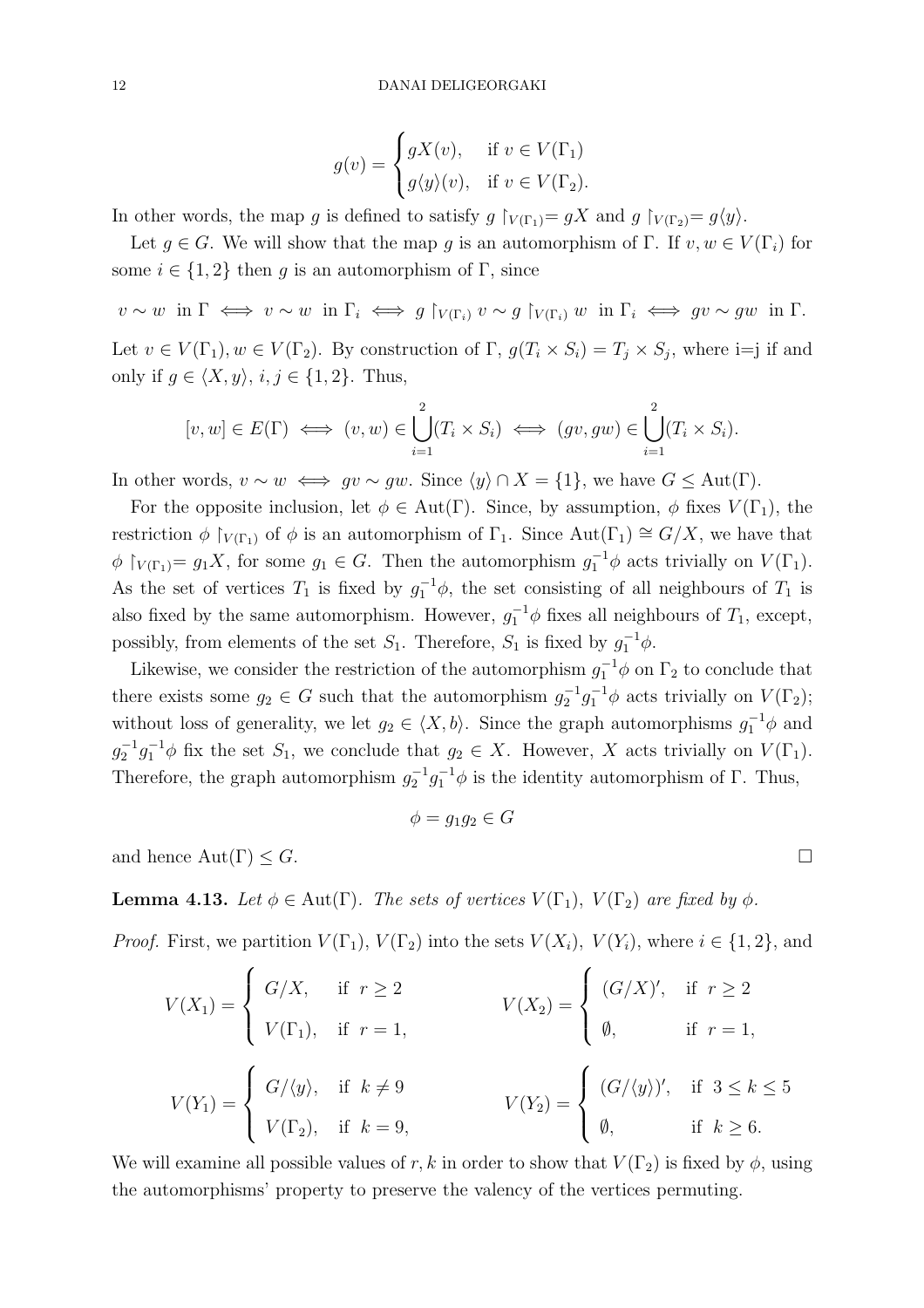The valency of a vertex  $v \in V(\Gamma_i)$  in  $\Gamma$  is

<span id="page-12-0"></span>
$$
\rho(v) = \rho_{\Gamma_i}(v) + \nu_{\Gamma_j}(v),\tag{8}
$$

where  $\nu_{\Gamma_j}(v)$  is the number of neighbours of v that lie in  $V(\Gamma_j)$  and  $i, j \in \{1, 2\}, i \neq j$ .

**Case 1:** Assume that  $r \geq 2$ ,  $k \geq 6$ . Let  $x_i \in V(X_i)$ ,  $y_i \in V(Y_i)$ ,  $i \in \{1, 2\}$ . Then, by [\(8\)](#page-12-0),

$$
\rho(x_1) = 5 + k, \qquad \rho(y_1) = \rho_{\Gamma_2}(y_1) + 2^r,
$$

which, together with the assumption that the number  $k + \rho_{\Gamma_2}(y_1)$  is even, implies that  $\rho(x_1) \neq \rho(y_1)$ .

Suppose now that  $\phi(v) \in V(\Gamma_1)$ , for some  $v \in V(\Gamma_2)$ . Then  $\rho(v) = \rho(y_1) \neq \rho(x_1)$ , hence  $\phi(v) \in V(X_2)$ . Since  $\rho(\phi(v)) = \rho(x_2) \neq \rho(x_1)$ , the set  $V(X_1)$  is fixed by  $\phi$ . Therefore, the number of neighbours of v that lie in  $V(X_1)$ , which is  $2^r$ , is equal to the number of neighbours of  $\phi(v)$  in  $V(X_1)$ , which is 3; a contradiction. Hence  $V(\Gamma_2)$  is fixed by  $\phi$ .

**Case 2:** Suppose that  $3 \leq k \leq 5$ ; we assume that G satisfies Proposition [4.10,](#page-9-1) *iii*), thus  $r \geq 2$ . If  $x_i \in V(X_i)$ ,  $y_i \in V(Y_i)$ ,  $i \in \{1, 2\}$ , then, by [\(8\)](#page-12-0),

$$
\rho(x_1) = 5 + k, \n\rho(y_1) = \rho_{\Gamma_2}(y_1) + 2^r, \n\rho(x_2) = 2^{r+1}, \n\rho(y_2) = d + 2.
$$

We will show that the sets of vertices  $V(Y_2)$  and  $V(Y_1)$  are fixed by  $\phi$ . Considering all abelian groups of order 3, 4 or 5, we conclude that the size of a minimal generating set of a generalised dihedral group of size 2k, such that  $3 \leq k \leq 5$ , is between 2 and 3; hence  $4 \leq \rho(y_2) \leq 5$ . On the other hand, by construction,  $\min{\rho(x_1), \rho(x_2), \rho(y_1)} > 5$ . As graph automorphisms preserve the valency of the vertices they permute,  $V(Y_2)$  is fixed by  $\phi$ . It is implied that the set of neighbours of  $V(Y_2)$ , which is  $V(Y_1)$ , is also fixed by  $\phi$ .

**Case 3:** Assume now that  $r = 1$ ,  $k \geq 6$ ,  $k \neq 9$ . First, we will compute the valency of each vertex of Γ. By [\(8\)](#page-12-0), the valency of the vertices that lie in the sets of vertices  $\{1, 2\}$ ,  $\{3, 4, 5, 6\}, \{7, 8, 9, 10\}$  is  $k + 4, k + 5, k + 3$ , respectively, and the valency of the vertices  $v \in V(\Gamma_2)$  is  $\rho_{\Gamma_2}(v) + 5$ .

Suppose that  $\phi(v) \in V(\Gamma_1)$  for some  $v \in V(\Gamma_2)$ . Without loss of generality, we assume that  $v \in S_1$ . Graph automorphisms preserve the valency of the vertices they permute so

$$
\rho_{\Gamma_2}(v) + 2 = k + j, \qquad \text{for some } j \in \{0, 1, 2\}.
$$

The graph  $\Gamma$  was constructed so that the number  $\rho_{\Gamma_2}(y_1) + k$  is even, hence j is even. In other words, the set of vertices  $\{1, 2\}$  is fixed by  $\phi$ , as is either the set  $\{7, 8, 9, 10\}$  or the set  $\{3, 4, 5, 6\}$ . The vertex  $1 \in V(\Gamma_1)$  is connected to all other vertices in  $T_1 = \{1, 3, 5, 7, 9\}$ and no vertex in  $T_2$ . Furthermore, the set of neighbours of v that lie in  $V(\Gamma_1)$  is  $T_1$ . These properties combine to say that  $\phi(v)$  is adjacent to either the vertices  $1, 3 + 2j, 5 + 2j$  or the vertices  $2, 4+2j, 6+2j$ . However, there exists no vertex in  $V(\Gamma_1)$  that is adjacent to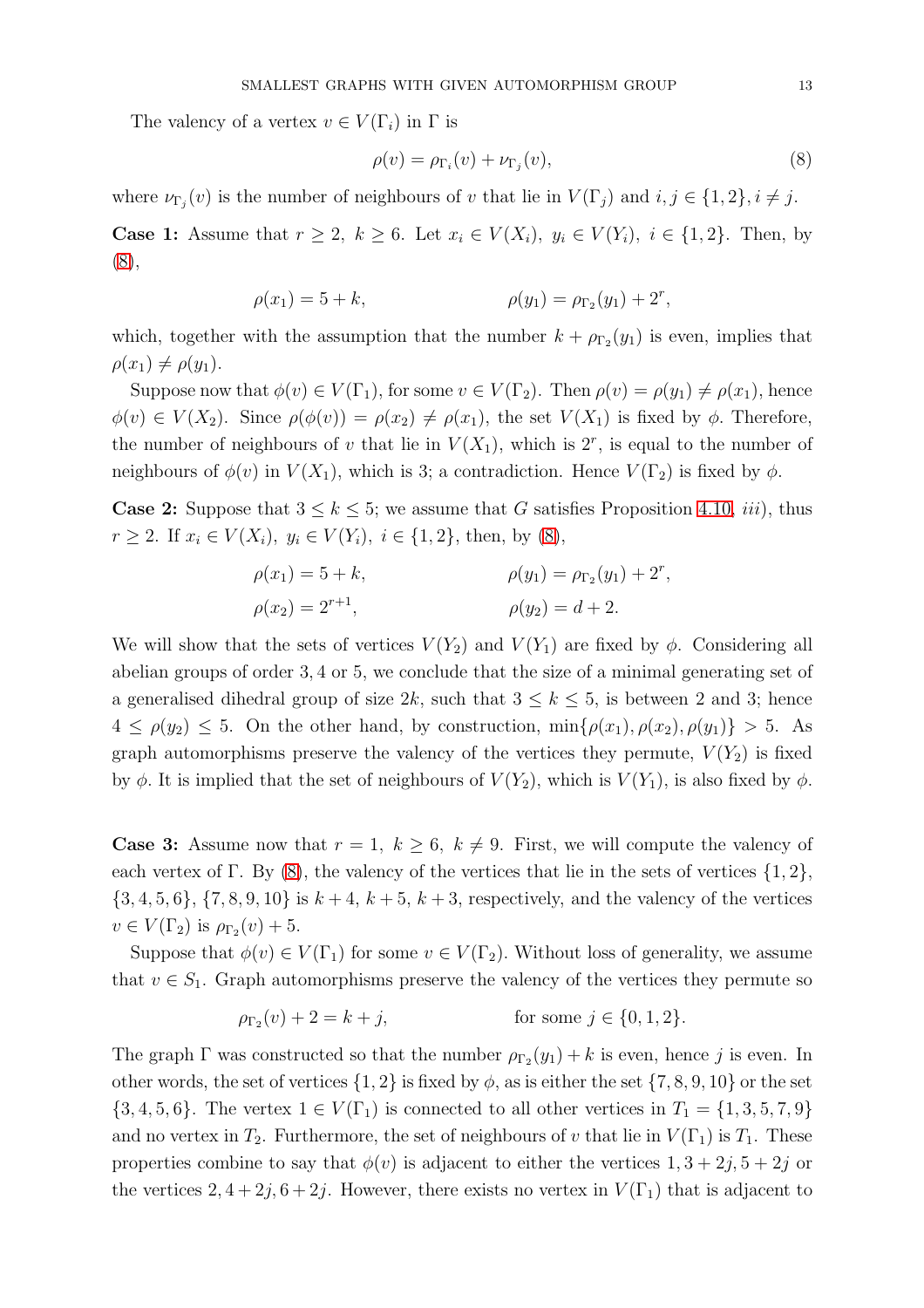any of these triplets of vertices. Thus,  $\phi$  fixes  $V(\Gamma_2)$ .

**Case 4:** Finally, let  $r = 1$ ,  $k = 9$ . We confirmed that the graph  $\Gamma$  on 28 vertices constructed has the desired property using the mathematical software GAP [\[4\]](#page-25-18).  $\Box$ 

The last step in the proof of Proposition [4.10](#page-9-1) is to show that the order of the graph  $\Gamma$ constructed is bounded by the order of the group G.

**Lemma 4.14.** The graph  $\Gamma$ , defined in Construction [4.11,](#page-10-0) has at most  $|G|$  vertices.

*Proof.* The graph  $\Gamma$  was constructed so that the set  $V(\Gamma_1)$  has size 10, for  $r = 1$ , and  $2|G/X|$ , for  $r \geq 2$ . Moreover, the size of  $V(\Gamma_2)$  is  $2|G/\langle y \rangle|$ , for  $3 \leq k \leq 5$ , and  $|G/\langle y \rangle|$ , for  $k \geq 6$ . Thus,

$$
|V(\Gamma)| = |V(\Gamma_1)| + |V(\Gamma_2)| = \max\left\{2\frac{|G|}{|X|}, 10\right\} + \left(1 + \left\lfloor\frac{5}{k}\right\rfloor\right) \frac{|G|}{|\langle y \rangle|},
$$

where  $\lfloor \frac{5}{k} \rfloor$  $\frac{5}{k}$  is the integer part of the real number  $\frac{5}{k}$ . Let us now explain why  $|V(\Gamma)| \leq |G|$ . If  $k = 3$  then the assumption that  $r \geq 3$  (Proposition [4.10,](#page-9-1) *iii*)) implies that  $|V(\Gamma)| =$ 2  $\frac{2}{3}|G| + \frac{1}{2^{r-1}}$  $\frac{1}{2^{r-1}}|G| < |G|$ . Similarly, if  $4 \leq k \leq 5$  then  $r \geq 2$ , hence  $|V(\Gamma)| \leq \frac{1}{2}|G| + \frac{1}{2^{r-1}}$  $\frac{1}{2^{r-1}}|G|\leq$ |G|. Finally, if  $k \geq 6$  then  $|V(\Gamma)| \leq \frac{1}{3}|G| + \frac{1}{2^n}$  $\frac{1}{2^{r}}|G| < |G|$ .

5. PROOF OF THEOREM [1:](#page-0-0) THE BOUND  $\alpha(G) > |G|$ 

In this section we prove the bound  $\alpha(G) > |G|$  and compute  $\alpha(G)$  for groups G that are non-abelian and satisfy one of  $iii$ ,  $iv$ ) in Theorem [1.](#page-0-0)

<span id="page-13-0"></span>**Theorem 5.1.** Let G be a group such that one of the following holds:

- i) G is a generalised quaternion group,
- ii) G is a generalised dicyclic group of the form  $Q_{2r} \times C_2$ ,

iii) G is one of the non-abelian groups that appear in Table [1.](#page-1-0)

Then  $\alpha(G) > |G|$ ; indeed, if i) holds,  $\alpha(G) = 2|G|$ ; if ii) holds,  $\alpha(G) = |G| + 2$ ; if iii) holds,  $\alpha(G)$  is as shown in Table [1.](#page-1-0)

The proof of Theorem [5.1](#page-13-0) is the subject of this section. Specifically, we compute the value of  $\alpha(G)$  when G is contained in one of the families of groups mentioned in Theorem [5.1,](#page-13-0) i), ii), in Propositions [5.4](#page-15-0) and [5.5.](#page-15-1) Then, we calculate  $\alpha(G)$  for the non-abelian groups  $G$  that are shown in Table [1](#page-1-0) in Propositions [5.7,](#page-16-0) [5.10,](#page-18-0) [5.14](#page-20-0) and [5.17.](#page-22-0)

Let us start by presenting two lemmas that will be used throughout the section.

<span id="page-13-1"></span>**Lemma 5.2.** Let G be the dicyclic group of order  $2^{r+1}q$ , where q is an odd prime or  $q = 1$ . Let  $\Gamma$  be a graph such that  $G \cong \text{Aut}(\Gamma)$  and consider the action of G on the vertex set  $V(\Gamma)$ . If every orbit has size at most  $\max\{2^{r+1}, 2^r q\}$  then there exist at least 2 orbits of size  $2^{r+1}$ .

Proof. Let  $G = \langle y, x, b \mid y^{2^r} = x^q = 1, y^{2^{r-1}} = b^2, yx = xy, byb^{-1} = y^{-1}, bxb^{-1} = x^{-1} \rangle$ . As the action of G on  $V(\Gamma)$  is faithful, there exists a vertex w of  $\Gamma$  such that  $b^2 \notin G_w$ .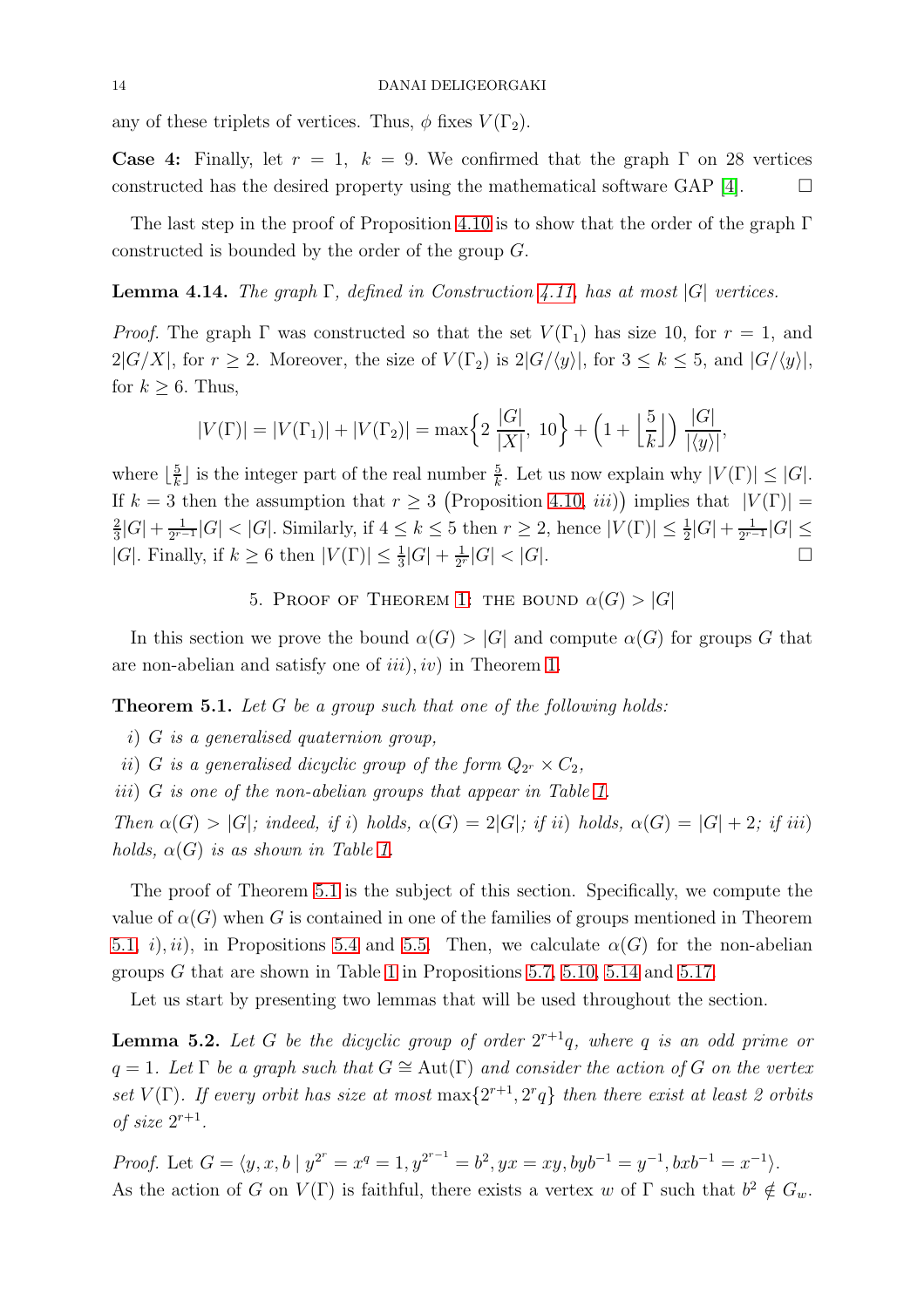Then, since  $b^2$  is the only element of order 2, by Cauchy's Theorem, 2 does not divide  $|G_w|$ . Therefore, by the orbit-stabilizer lemma,  $2^{r+1}$  divides  $|\mathcal{O}_w|$ . Thus  $|\mathcal{O}_w| = 2^{r+1}$ , since  $|\mathcal{O}_w| \le \max\{2^{r+1}, 2^r q\}$ . Suppose that  $\mathcal{O}_w$  is the only orbit of size  $2^{r+1}$ .

Let  $B = \{y^kbw \mid k \in \mathbb{N}\}\$ . We will show that the map  $\phi: V(\Gamma) \to V(\Gamma)$ , where

$$
\phi(v) = \begin{cases} b^2 v, & \text{if } v \in B, \\ v, & \text{if } v \notin B, \end{cases}
$$

is an automorphism of Γ. Indeed, the property  $v_1 \sim v_2 \iff \phi(v_1) \sim \phi(v_2)$  holds for every  $v_1, v_2 \in V(\Gamma)$  as

- for  $v_1, v_2 \in B$ ,  $b^2 \in \text{Aut}(\Gamma)$  hence  $v_1 \sim v_2 \iff b^2 v_1 \sim b^2 v_2$ ,
- for  $v_1, v_2 \notin B$ , clearly  $v_1 \sim v_2 \iff \phi(v_1) \sim \phi(v_2)$ ,
- for  $v_1 = g_1w \notin B$ ,  $v_2 = g_2w \in B$ ,  $g_1 \in \langle y, x \rangle$ ,  $g_2 \in \langle y, x \rangle$ , we have  $g_1w \sim g_2w \iff$  $g_1 g_2^{-1} g_1 w \sim g_1 w \iff b^2 g_2 w \sim g_1 w$ , since  $g_1 g_2^{-1} \in \text{Aut}(\Gamma)$  and  $g_1 g_2^{-1} g_1 = b^2 g_2$ ,
- for  $v_1 \notin \mathcal{O}_w, v_2 \in B$ , we have that  $v_1 \sim v_2 \iff v_1 \sim b^2 v_2$ , as  $b^2 \in \text{Aut}(\Gamma)$  and  $b^2 \in G_{v_1}$ , by the assumption that 2 divides  $|G_{v_1}|$ .

We have reached a contradiction since  $G_w = G_{bw} = \langle x \rangle$ . Hence there exists a second orbit of size  $2^{r+1}$ . .

<span id="page-14-0"></span>**Lemma 5.3.** Let  $G = \text{Dic}_q$ ,  $q \in \{3, 5\}$ , and let  $\Gamma$  be a graph on at most  $4q + 4$  vertices such that Aut(Γ)  $\cong G$ . Then, there is no orbit of size  $|G| = 4q$  in the action of G on  $V(\Gamma)$ .

*Proof.* Let  $G = \langle x, b \rangle$ , where  $x^q = b^4 = 1$ .

Suppose that there is a vertex  $v \in V(\Gamma)$  with stabilizer  $G_v = \{1\}$ . If there exists an orbit of size 4, let  $u \in V(\Gamma)$  be a vertex with stabilizer  $G_u = \langle x \rangle$ . By possibly replacing the graph  $\Gamma$  with its complement,  $\overline{\Gamma}$ , we assume that v is adjacent to up to two vertices in the orbit  $\mathcal{O}_u$ , if it exists. Without loss of generality, we also assume that if v is adjacent to a vertex in  $\mathcal{O}_u$  then  $v \sim u$ . Let  $B = \{x^k b^l v \mid k \in \mathbb{N}, l \in \{1,3\}\}\$  and let  $\phi : V(\Gamma) \to V(\Gamma)$ ,

$$
\phi(w) = \begin{cases}\nb^2 w, & \text{if } w \in B, \\
b^{(-1)^k l} w, & \text{if } w = b^k u \text{ and } v \sim b^l u, \text{ where } k \in \mathbb{N}, l \in \{1, 3\}, \\
b^{-k} w, & \text{if } w = b^k u \text{ and } v \nsim b^l u, \forall l \in \{1, 3\}, \text{ where } k \in \mathbb{N}, \\
w, & \text{if } 2 \text{ divides } |G_w| \text{ or } w \in \mathcal{O}_v \setminus B.\n\end{cases}
$$

We will show that  $\phi \in Aut(\Gamma)$ . The property  $v_1 \sim v_2 \iff \phi(v_1) \sim \phi(v_2)$  holds for every  $v_1, v_2 \in V(\Gamma)$ , as

- if  $v_1, v_2 \in B$  then  $v_1 \sim v_2 \iff b^2 v_1 \sim b^2 v_2$ , since  $b^2 \in \text{Aut}(\Gamma)$ ,
- if  $v_1, v_2$  are fixed by  $\phi$  then clearly  $v_1 \sim v_2 \iff \phi(v_1) \sim \phi(v_2)$ ,
- if  $v_1 = g_1 v \notin B$ ,  $v_2 = g_2 v \in B$ ,  $g_1 \in \langle x, b^2 \rangle$ ,  $g_2 \in \langle x, b^2 \rangle$ , then  $g_1 v \sim g_2 v \iff$  $g_1 g_2^{-1} g_1 v \sim g_1 v \iff b^2 g_2 v \sim g_1 v$ , since  $g_1 g_2^{-1} \in \text{Aut}(\Gamma)$  and  $g_1 g_2^{-1} g_1 = b^2 g_2$ ,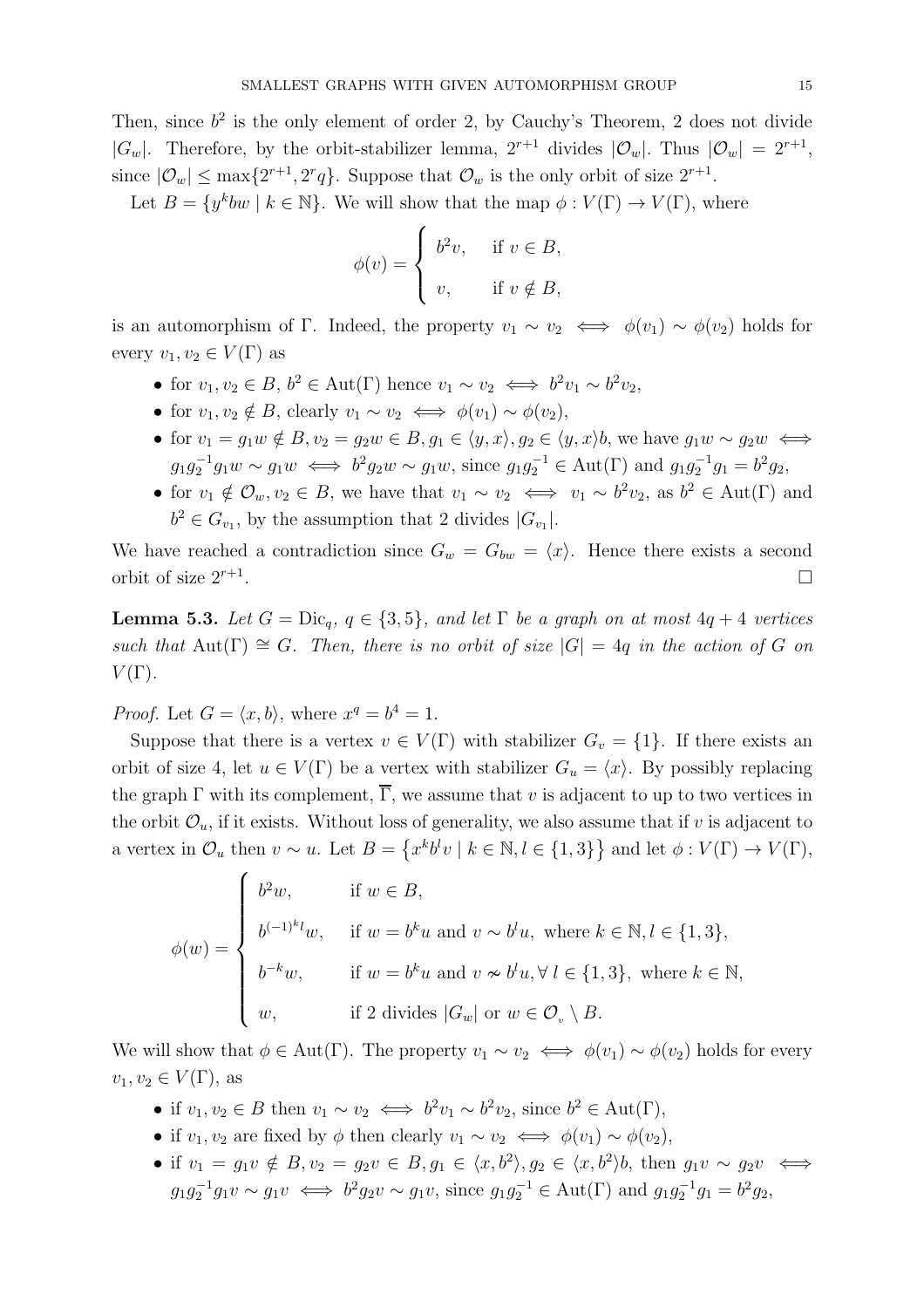- if  $v_1 \in \mathcal{O}_u$  then  $v_2 \in \mathcal{O}_v \cup \mathcal{O}_u$  ( $\mathcal{O}_v$  and  $\mathcal{O}_u$  are the only orbits, as  $|V(\Gamma)| \leq 4q+4$ );  $\phi$  was constructed to preserve adjacency and non-adjacency between  $v_1$  and  $v_2$ ,
- if  $v_1 \in B$ , 2 divides  $|G_{v_2}|$  then  $b^2 \in G_{v_2}$ , hence  $v_1 \sim v_2 \iff b^2 v_1 \sim v_2$ .

We have reached a contradiction, since  $\phi$  fixes v but not bv and  $G_v = G_{bv} = \{1\}.$ 

Using Lemma [5.2](#page-13-1) we recover the following result, which was first proven in [\[7\]](#page-25-7).

<span id="page-15-0"></span>**Proposition 5.4.** The generalised quaternion group  $Q_{2^{r+1}}$  satisfies  $\alpha(Q_{2^{r+1}}) = 2^{r+2}$ .

*Proof.* By Babai's Theorem [2.5,](#page-3-1)  $\alpha(Q_{2^{r+1}}) \leq 2^{r+2}$ . The inequality  $\alpha(Q_{2^{r+1}}) \geq 2^{r+2}$  follows from Lemma [5.2.](#page-13-1)

<span id="page-15-1"></span>**Proposition 5.5.** The generalised dicyclic group  $Q_{2^{r+1}} \times C_2$  satisfies  $\alpha(Q_{2^{r+1}} \times C_2)$  =  $2^{r+2}+2$ .

*Proof.* Let  $G = \langle y, x, b \mid y^{2^r} = x^2 = 1, y^{2^{r-1}} = b^2, yx = xy, bx = xb, byb^{-1} = y^{-1} \rangle$ .

Let  $\Gamma$  be a graph on at most  $2^{r+2}+1$  vertices with automorphism group isomorphic to G. The faithfulness of the action of G on  $V(\Gamma)$  implies the existence of some  $w \in V(\Gamma)$  such that  $b^2 \notin G_w$ . Then  $G_w \in \{ \langle 1 \rangle, \langle x \rangle, \langle b^2 x \rangle \}$ . Let  $u \in V(\Gamma)$  be such that  $G_u \in \{ \langle x \rangle, \langle b^2 x \rangle \}$ and  $u \notin \mathcal{O}_w$ ; if no such vertex exists, let  $u = w$ . Since  $|V(\Gamma)| \leq 2^{r+2} + 1$ , there exist at most two orbits of size  $2^{r+1}$  or one of size  $2^{r+2}$ . Therefore, if  $u \neq w$  then  $G_u \neq G_w$ , as the action of G on  $V(\Gamma)$  is faithful.

Let  $B = \{y^k x^l b z \mid z \in \{w, u\}, k, l \in \mathbb{N}\}\$ and let  $\phi : V(\Gamma) \to V(\Gamma)$  be the map

$$
\phi(v) = \begin{cases} b^2 v, & \text{if } v \in B, \\ v, & \text{if } v \notin B. \end{cases}
$$

We will show that  $\phi$  is an automorphism of Γ by proving that  $v_1 \sim v_2 \iff \phi(v_1) \sim \phi(v_2)$ , for every  $v_1, v_2 \in V(\Gamma)$ . Indeed,

- if  $v_1, v_2 \in B$ , then  $v_1 \sim v_2 \iff b^2 v_1 \sim b^2 v_2$ , since  $b^2 \in \text{Aut}(\Gamma)$ ,
- if  $v_1, v_2 \notin B$ , then clearly  $v_1 \sim v_2 \iff \phi(v_1) \sim \phi(v_2)$ ,
- if  $v_1 = g_1z \notin B$ ,  $v_2 = g_2z \in B$ ,  $z \in \{w, u\}$ ,  $g_1 \in \langle y, x \rangle$ ,  $g_2 \in \langle y, x \rangle$ , then  $g_1z \sim$  $g_2z \iff g_1g_2^{-1}g_1z \sim g_1z \iff b^2g_2z \sim g_1z$ , as  $g_1g_2^{-1} \in \text{Aut}(\Gamma)$ ,  $g_1g_2^{-1}g_1 = b^2g_2$ ,
- if  $v_1 \notin B, v_2 \in B$  and  $G_{v_1} = \langle b^{2n}x \rangle, G_{v_2} = \langle b^{2(n+1)}x \rangle$  for some  $n \in \{1, 2\}$ , then we have  $v_1 \sim v_2 \iff v_1 \sim (b^{2n}x)(b^{2(n+1)}x)v_2 \iff v_1 \sim b^2v_2$ ,
- if  $v_1 \notin \mathcal{O}_w \cup \mathcal{O}_u$ ,  $v_2 \in B$ , then  $v_1 \sim v_2 \iff v_1 \sim b^2 v_2$ , since  $b^2 \in G_{v_1}$ .

The map  $\phi$  fixes w but not bw and  $G_w = G_{bw}$ ; a contradiction. Thus,  $\alpha(G) \geq 2^{r+2} + 2$ .

Let us now construct a graph  $\Gamma$  on  $2^{r+2} + 2$  vertices such that  $Aut(\Gamma) \cong G$ .

**Construction 5.6.** Let  $\Gamma_1$  be a graph on  $2^{r+2}$  vertices constructed according to Babai's Construction [2.6](#page-3-2) for the generalised quaternion group  $Q_{2^{r+1}}$  and  $\Gamma_2$  be the connected graph on 2 vertices. The graph  $\Gamma = \Gamma_1 \cup \Gamma_2$  has  $Aut(\Gamma) \cong G$ , since it consists of two connected components,  $\Gamma_1, \Gamma_2$ , of different size and  $Aut(\Gamma_1) \cong Q_{2^{r+1}}$ ,  $Aut(\Gamma_2) \cong C_2$ .  $\Box$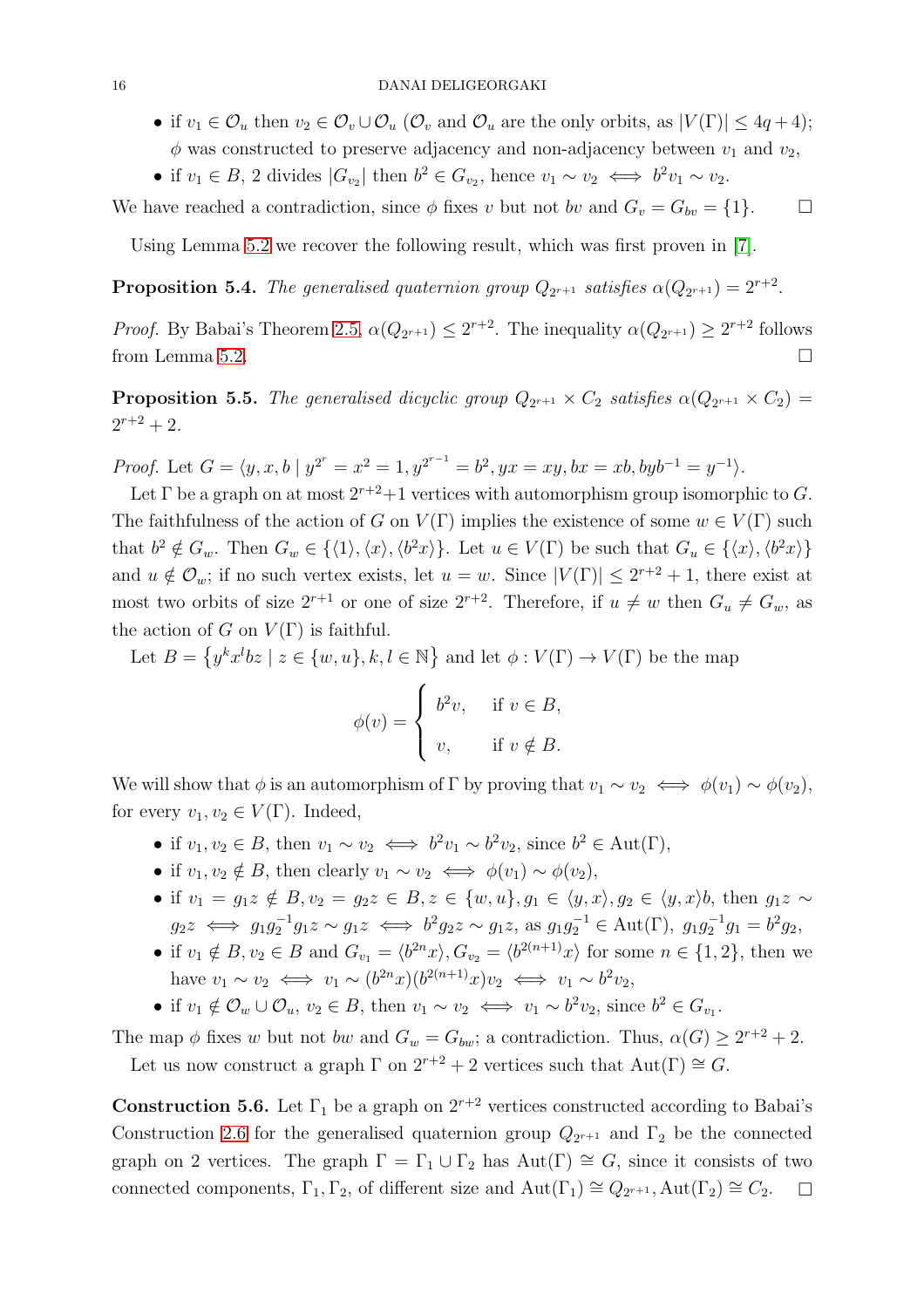<span id="page-16-0"></span>**Proposition 5.7.** The generalised dicyclic group  $G_{16} = \langle x, b \mid x^4 = b^4 = 1, bxb^{-1} = x^3 \rangle$ satisfies  $\alpha(G_{16}) = 18$ .

We will prove Proposition [5.7](#page-16-0) using the following lemma.

<span id="page-16-1"></span>**Lemma 5.8.** Suppose that  $\Gamma$  is a graph on at most 17 vertices such that Aut( $\Gamma$ )  $\cong G$ , where  $G = G_{16}$ , and consider the action of G on  $V(\Gamma)$ . Then, there is no vertex with stabilizer equal to  $\langle x^2b^2 \rangle$ . Moreover, there are two orbits,  $\mathcal{O}_{v_1}, \mathcal{O}_{v_2}$ , such that  $G_{v_1}, G_{v_2} \in$  $\{\langle x\rangle,\langle b^2x\rangle\}.$ 

*Proof.* The action of G on  $V(\Gamma)$  is faithful; thus, there exists some vertex  $v_1 \in V(\Gamma)$  such that  $b^2 \notin G_{v_1}$ . Let  $v_1, v_2, ..., v_s \in V(\Gamma)$  form a maximal set of vertices such that  $b^2 \notin G_{v_i}$ , for  $i \in \{1, ..., s\}$ , and the orbits  $\mathcal{O}_{v_1}, \ldots, \mathcal{O}_{v_s}$  are distinct. Since  $|\mathcal{O}_{v_i}| \geq 4$ , for  $i \in \{1, ..., s\}$ , the assumption  $|V(\Gamma)| \leq 17$  implies that  $s \leq 4$ .

Suppose that there do not exist distinct  $i, j \in \{1, ..., s\}$  such that  $G_{v_i}, G_{v_j} \in \{\langle x \rangle, \langle b^2 x \rangle\}$ or there exists  $i \in \{1, ..., s\}$  such that  $G_{v_i} = \langle x^2 b^2 \rangle$ . Since  $|V(\Gamma)| \leq 17$  and the action of G on  $V(\Gamma)$  is faithful, if  $s \geq 3$  then there exists  $i \in \{1, ..., s\}$  such that  $x^2 \notin G_{v_i}$ ; hence  $G_{v_i} = \langle x^2 b^2 \rangle$ . Moreover, since the action is faithful, there is at most one  $i \in \{1, ..., s\}$  such that  $G_{v_i} = \langle x^2 b^2 \rangle$ . To sum up, we have  $s \leq 2$  or  $G_{v_i} = \langle x^2 b^2 \rangle$  for a unique  $i \in \{1, ..., s\}$ . If the latter is true, without loss of generality let  $v_1$  have stabilizer  $G_{v_1} = \langle x^2 b^2 \rangle$ ; alternatively, let  $v_1$  be such that  $|\mathcal{O}_{v_1}| \geq |\mathcal{O}_{v_i}|$ , for  $i \in \{1, s\}$ . Moreover, if  $s = 2$ , without loss of generality we assume that if  $v_1$  is connected to  $\mathcal{O}_{v_2}$  then  $v_1 \sim v_2$ . Finally, by possibly replacing  $\Gamma$  with its complement, let  $v_1$  be adjacent to at most half the vertices of  $\mathcal{O}_{v_2}$ .

Let  $B = \{x^k b^l v_1 \mid k \in \mathbb{N}, l \in \{1,3\}\}\.$  We will show that the map  $\phi: V(\Gamma) \to V(\Gamma)$ ,

$$
\phi(v) = \begin{cases}\nb^2 v, & \text{if } v \in B, \\
v, & \text{if } v \in \mathcal{O}_{v_2} \text{ and } G_{v_1} = \langle x^2 b^2 \rangle, \\
b^{(-1)^k l} v, & \text{if } v = b^k v_2, v_1 \sim b^l v_2, \text{ where } k \in \mathbb{N}, l \in \{1, 3\}, \text{ and } G_{v_1} \neq \langle x^2 b^2 \rangle, \\
b^{-k} v, & \text{if } v = b^k v_2, v_1 \nsim b^l v_2, \forall l \in \{1, 3\}, \text{ where } k \in \mathbb{N}, \text{ and } G_{v_1} \neq \langle x^2 b^2 \rangle, \\
v, & \text{if } v \notin (B \cup \mathcal{O}_{v_2}),\n\end{cases}
$$

is an automorphism of Γ. Indeed,  $u_1 \sim u_2 \iff \phi(u_1) \sim \phi(u_2)$ , for all  $u_1, u_2 \in V(\Gamma)$ , as

- if  $u_1, u_2 \in B$  then  $u_1 \sim u_2 \iff b^2 u_1 \sim b^2 u_2$ , since  $b^2 \in \text{Aut}(\Gamma)$ ,
- if  $u_1, u_2$  are fixed by  $\phi$  then clearly  $u_1 \sim u_2 \iff \phi(u_1) \sim \phi(u_2)$ ,
- if  $u_1 = g_1v_1 \notin B, u_2 = g_2v_1 \in B, g_1 \in \langle x, b^2 \rangle, g_2 \in \langle x, b^2 \rangle$ , then  $g_1v_1 \sim g_2v_1 \iff$  $g_1 g_2^{-1} g_1 v_1 \sim g_1 v_1 \iff b^2 g_2 v_1 \sim g_1 v_1$ , since  $g_1 g_2^{-1} \in \text{Aut}(\Gamma)$  and  $g_1 g_2^{-1} g_1 = b^2 g_2$ ,
- if  $u_1 \in \mathcal{O}_{v_2}, u_2 \in \mathcal{O}_{v_1} \cup \mathcal{O}_{v_2}$  and  $G_{v_1} \neq \langle x^2 b^2 \rangle$ , then  $\phi$  was constructed to preserve adjacency and non-adjacency between  $u_1, u_2$ ,
- if  $u_1 \in B, u_2 \in \mathcal{O}_{v_2}$  and  $G_{v_1} = \langle x^2 b^2 \rangle$ , then  $u_1 \sim u_2 \iff x^2 (x^2 b^2) u_1 \sim u_2 \iff$  $b^2u_1 \sim u_2$  since  $x^2b^2 \in G_{v_1}, x^2 \in G_{v_2},$
- if  $\phi(u_1) = b^2 u_1$  and  $u_2 \notin \mathcal{O}_{v_i}$  for all  $i \in \{1, ..., s\}$ , then  $u_1 \sim u_2 \iff b^2 u_1 \sim u_2$ , as  $b^2 \in G_{u_2}$ ,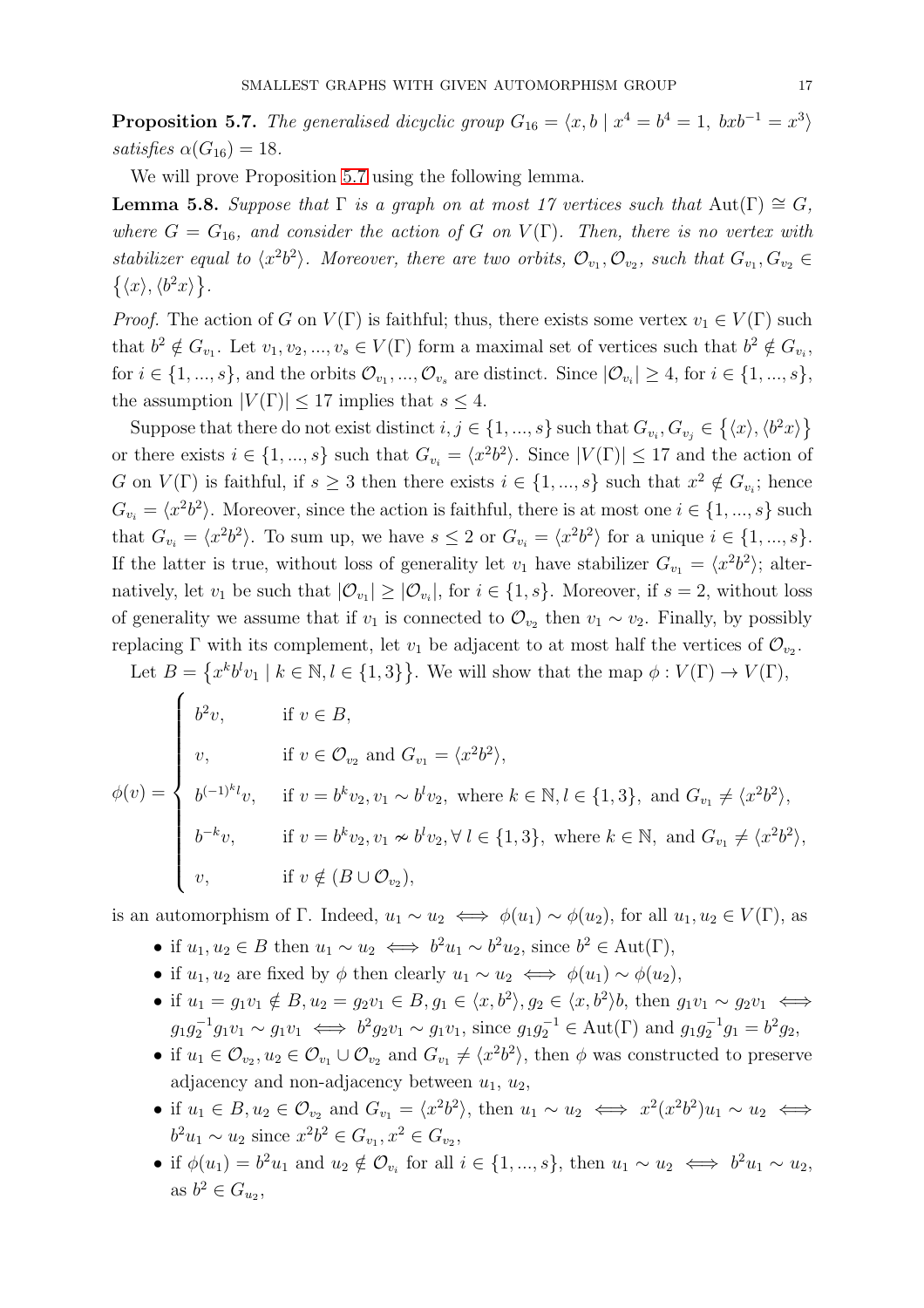• if  $\phi(u_1) = b^l u_1$  for some  $l \in \{1,3\}$ , and  $u_2 \notin \mathcal{O}_{v_i}$  for all  $i \in \{1, ..., s\}$ , then, by assumption,  $G_{v_1} = \langle x^2 \rangle$  and  $G_{v_2} = G_{u_1} \in \{\langle x \rangle, \langle b^2 x \rangle\}$ . By faithfulness, there is  $w \in V(\Gamma)$ ,  $x^2 \notin G_w$ . Since  $|V(\Gamma)| \leq 17$ ,  $G_w = \langle x^k b \rangle$ , for some  $k \in \mathbb{N}$ . In any case,  $G_{u_1} \in \{ \langle x \rangle, \langle b^2 x \rangle \}, G_{u_2} \in \{ \langle x^k b \rangle \mid k \in \mathbb{N} \} \cup G$  imply that  $u_1 \sim u_2 \iff b^l u_1 \sim u_2$ .

We have reached a contradiction since  $G_{v_1} = G_{bv_1}$  and  $\phi$  fixes  $v_1$  but not  $bv_1$ .

*Proof of Proposition [5.7.](#page-16-0)* Let  $G = G_{16}$ . Suppose that  $\Gamma$  is a graph on at most 17 vertices such that  $Aut(\Gamma) \cong G$ . As the action of G on  $V(\Gamma)$  is faithful, there exists  $w_1 \in V(\Gamma)$  such that  $x^2 \notin G_{w_1}$ ; by Lemma [5.8,](#page-16-1)  $G_{w_1} \neq \langle 1 \rangle, \langle x^2 b^2 \rangle$ , hence  $G_{w_1} = \langle b^2 \rangle$ or  $G_{w_1} = \langle x^k b \rangle$  for some  $k \in \mathbb{N}$ . Let  $\mathcal{O}_{v_1}, \mathcal{O}_{v_2}$  be two distinct orbits such that  $G_{v_1}, G_{v_2} \in$  $\{\langle x\rangle,\langle b^2x\rangle\}$ , which exist by Lemma [5.8.](#page-16-1) Since  $|V(\Gamma)| \leq 17$ , there are up to two orbits, of total size at most eight, containing vertices that are not fixed by  $x^2$ . If there are exactly eight such vertices, let  $w_2 \in V(\Gamma)$  be such that  $x^2 \notin G_{w_2}$  and the vertices  $\{w_1, xw_1, x^2w_1, x^3w_1, w_2, xw_2, x^2w_2, x^3w_2\}$  are distinct; if only four vertices of  $\Gamma$  are not fixed by  $x^2$ , let  $w_2 = w_1$ . By possibly replacing  $\Gamma$  with its complement, we assume that the vertex  $w_1$  is adjacent to up to two vertices of the set  $\{w_2, xw_2, x^2w_2, x^3w_2\}$ . Without loss of generality, if  $w_1 \neq w_2$ , let these vertices be  $w_2$  and  $x^{\delta}w_2$ ,  $\delta \in \{0, 1, 2, 3\}$ ; if  $w_1$  is adjacent to exactly one vertex of the set  $\{x^k w_2 \mid k \in \mathbb{N}\}$  or  $w_1 = w_2$ , let  $\delta = 0$ . Then

<span id="page-17-0"></span>
$$
w_1 \sim x^n w_2 \iff w_1 \sim x^{\delta - n} w_2, \quad \forall \ n \in \mathbb{N}.
$$
 (9)

We will show that the map  $\psi : V(\Gamma) \to V(\Gamma)$ , where

$$
\psi(v) = \begin{cases}\nx^{-k}w_1, & \text{if } v = x^k w_1, \ k \in \mathbb{N}, \\
x^{\delta - l} w_2, & \text{if } v = x^l w_2, \ l \in \mathbb{N}, \\
v, & \text{if } x^2 \in G_v,\n\end{cases}
$$

is an automorphism of Γ. Indeed,  $u_1 \sim u_2 \iff \psi(u_1) \sim \psi(u_2)$  for all  $u_1, u_2 \in V(\Gamma)$ , as

- if  $u_1 = x^k w_i, u_2 = x^l w_i, k, l \in \mathbb{N}, i \in \{1, 2\}$ , then  $x^k w_i \sim x^l w_i \iff x^{j-l} w_i \sim$  $x^{j-k}w_i$ , for  $j=0, \delta$ , since  $x^{j-k-l} \in \text{Aut}(\Gamma)$ ,
- if  $u_1, u_2$  are fixed by  $\psi$  then clearly  $u_1 \sim u_2 \iff \psi(u_1) \sim \psi(u_2)$ ,
- if  $u_1 = x^k w_1, u_2 = x^l w_2$  for  $k, l \in \mathbb{N}$  and  $w_1 \neq w_2$  then, by [\(9\)](#page-17-0),  $x^k w_1 \sim x^l w_2 \iff$  $w_1 \sim x^{l-k} w_2 \iff w_1 \sim x^{\delta-l+k} w_2 \iff x^{-k} w_1 \sim x^{\delta-l} w_2$
- if  $u_1 \in \mathcal{O}_{v_1} \cup \mathcal{O}_{v_2}$  or  $|\mathcal{O}_{u_1}| = 1$ , and  $u_2 \in \mathcal{O}_{w_1} \cup \mathcal{O}_{w_2}$ , then  $u_1 \sim u_2 \iff u_1 \sim x^k u_2$ , for all  $k \in \mathbb{N}$ , since  $G_{u_1} \in \{ \langle x \rangle, \langle b^2 x \rangle, G \}$  and  $b^2 \in G_{u_2}$ ,
- if  $|\mathcal{O}_{u_1}| = 2$  and  $u_2 = x^k w_1, k \in \{1,3\}$ , then  $x^2 \in G_{u_1}$  hence  $u_1 \sim x^k w_1 \iff$  $u_1 \sim x^{k+2} w_1 \iff \psi(u_1) \sim \psi(u_2)$ ; note that  $w_1 = w_2$ , since  $|V(\Gamma)| \leq 17$ .

We have reached a contradiction:  $\psi$  fixes  $v_1$  and  $w_1$  but  $G_{v_1} \cap G_{w_1} = \{1\}$ . Thus  $\alpha(G) \geq 18$ .

We will complete the proof by constructing a graph  $\Gamma$  on 18 vertices having Aut( $\Gamma$ )  $\cong G$ . **Construction 5.9.** Let  $\Gamma$  be a graph with vertex set  $V(\Gamma) = \mathcal{O}_1 \cup \mathcal{O}_{1'} \cup \mathcal{O}_{1''} \cup \mathcal{O}_{1'''}$ , where  $\mathcal{O}_1 = \{1, 2, ..., 8\}, \ \mathcal{O}_{1'} = \{1', 2'\}, \ \mathcal{O}_{1''} = \{1'', 2'', 3'', 4''\} \text{ and } \mathcal{O}_{1'''} = \{1''', 2''', 3''', 4'''\}.$  We define the edge set of  $\Gamma$  to be such that, for  $v, w \in \mathcal{O}_1$ ,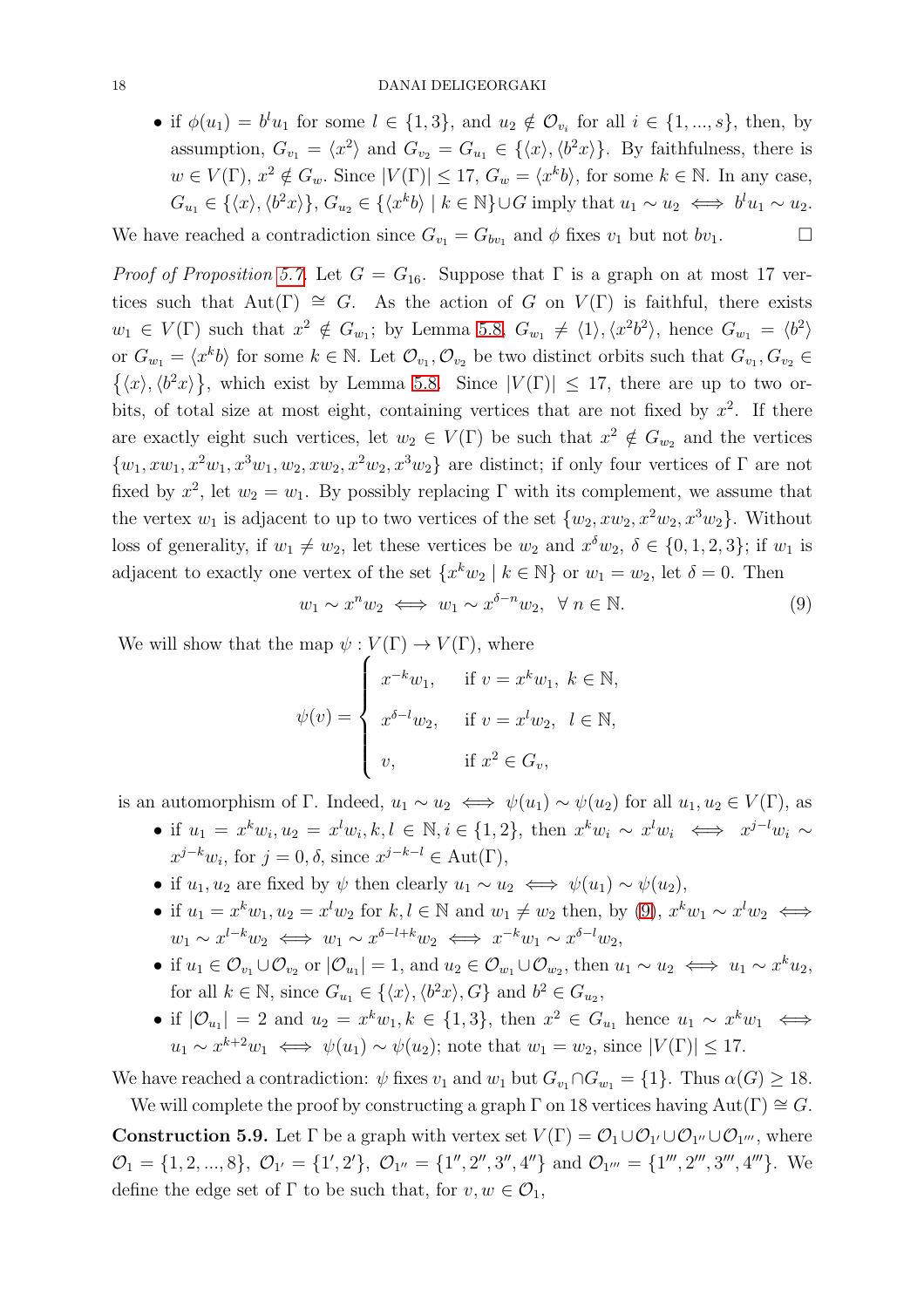$$
v' \approx w'; v' \approx w''; v' \approx w'''; v''' \approx w''';
$$
  
\n
$$
v \sim w' \iff v - w \equiv 0 \pmod{2};
$$
  
\n
$$
v'' \sim w''' \iff w - v \equiv 0, 1 \pmod{4};
$$
  
\n
$$
v'' \sim w'' \iff v - w \equiv 2 \pmod{4};
$$
  
\n
$$
v \sim w'' \iff (v, w) \in \bigcup_{k \in \{0, 1\}} (\{4k + i | 1 \le i \le 4\} \times \{k + 1, k + 3\});
$$
  
\n
$$
v \sim w''' \iff v \sim w'';
$$
  
\n
$$
v \sim w \iff w - v \equiv 0, (-1)^k \pmod{4}, \qquad v \ne w, \qquad \text{and}
$$
  
\n
$$
k \in \{0, 1\} \text{ is such that } v \in \{4k + i | 1 \le i \le 4\}, w \notin \{4k + i | 1 \le i \le 4\}.
$$

Using the mathematical software GAP [\[4\]](#page-25-18) we verified that  $Aut(\Gamma) \cong G$ .

<span id="page-18-0"></span>**Proposition 5.10.** For the groups Dic<sub>3</sub>, Dic<sub>5</sub>, Dic<sub>6</sub>,  $Q_8 \times C_3$  we have that  $\alpha$ (Dic<sub>3</sub>) = 17,  $\alpha(\text{Dic}_5) = 23$ , and  $\alpha(\text{Dic}_6) = \alpha(Q_8 \times C_3) = 25$ .

*Proof.* Let  $G = \langle y, x, b \rangle$  be a generating set for G such that  $y^{2^r} = x^q = 1, y^{2^{r-1}} = b^2, yx =$ *xy*, where  $r \in \{1, 2\}$ ,  $q \in \{3, 5\}$ .

Suppose that there exists a graph  $\Gamma$  such that  $\text{Aut}(\Gamma) \cong G$  and  $|V(\Gamma)| < 3q + 2^{r+2}$ . We will study the action of the group G on the vertex set of  $\Gamma$ , in order to reach a contradiction. Let us start by showing that at least 3q vertices of  $\Gamma$  are not fixed by x.

Suppose, in contrast, that less than 3q vertices are not fixed by x. The action of  $G$  on  $V(\Gamma)$  is faithful, hence there exists some vertex  $v \in V(\Gamma)$  such that  $x \notin G_v$ . Then q does not divide  $|G_v|$ , thus q divides  $|O_v|$ . Hence there are at most two orbits of size q, or one of size 2q. Let  $V = \{x^k z \mid z \in \{v, u\}, k \in \mathbb{N}\}\)$  be the set of vertices of  $\Gamma$  that are not fixed by x, where  $u \notin \{x^k v \mid k \in \mathbb{N}\}\$ , if there exist two orbits of size q or one of size 2q, and  $u = v$ , if there is exactly one orbit of size q.

By possibly replacing  $\Gamma$  with its complement, we assume that v is adjacent to up to two vertices of the set  $\{x^k u \mid k \in \mathbb{N}\}\$ . Without loss of generality, if  $v \neq u$ , we consider these vertices to be u and  $x^{\delta}u$ , where  $\delta \in \{0, 1, ..., q-1\}$ ; if v is adjacent to exactly one vertex of the set  $\{x^k u \mid k \in \mathbb{N}\}$  or  $v = u$ , let  $\delta = 0$ . In any case, we have

<span id="page-18-1"></span>
$$
v \sim x^n u \iff v \sim x^{\delta - n} u, \ \forall \ n \in \mathbb{N}.
$$
 (10)

We will show that the map  $\psi : V(\Gamma) \to V(\Gamma)$ , where

$$
\psi(z) = \begin{cases}\nx^{-k}v, & \text{if } z = x^k v, \ k \in \mathbb{N}, \\
x^{\delta - l}u, & \text{if } z = x^l u, \ l \in \mathbb{N}, \\
z, & \text{if } q \text{ divides } |G_z|,\n\end{cases}
$$

is an automorphism of Γ by proving that  $v_1 \sim v_2 \iff \psi(v_1) \sim \psi(v_2)$ , for every  $v_1, v_2 \in V(\Gamma)$ . Indeed,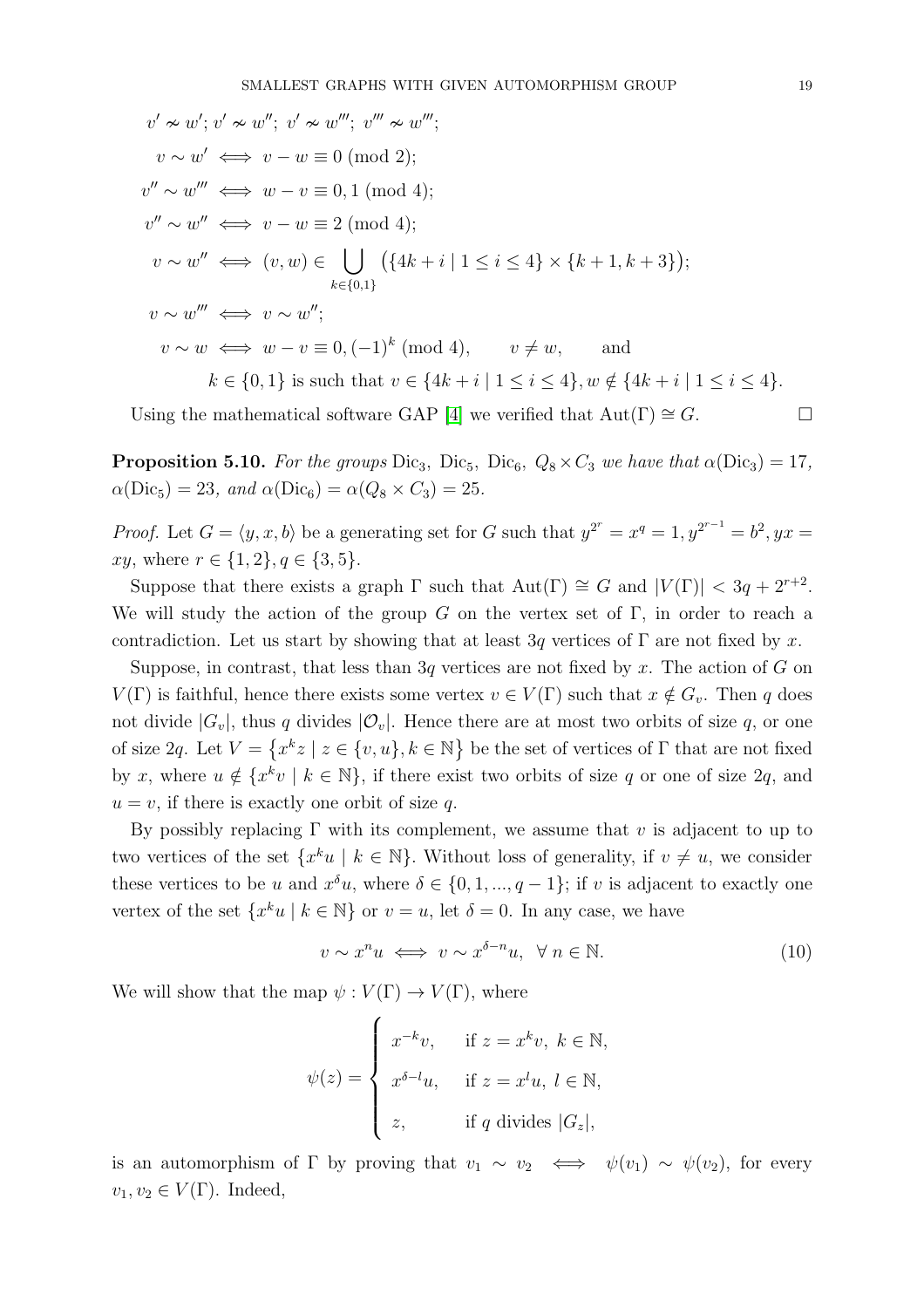- if  $v_1 = x^k z, v_2 = x^l z, z \in \{v, u\}, k, l \in \mathbb{N}$ , then  $x^k z \sim x^l z \iff x^{j-k-l} x^k z \sim$  $x^{j-k-l}x^l z \iff x^{j-l}z \sim x^{j-k}z$ , for  $j=0, \delta$ ,
- if  $v_1, v_2$  are fixed by  $\psi$  then clearly  $v_1 \sim v_2 \iff \psi(v_1) \sim \psi(v_2)$ ,
- if  $v_1 = x^k v, v_2 = x^l u, k, l \in \mathbb{N}$ , then, by [\(10\)](#page-18-1),  $x^k v \sim x^l u \iff v \sim x^{l-k} u \iff$  $v \sim x^{\delta-l+k}u \iff x^{-k}v \sim x^{\delta-l}u,$
- if  $v_1 \notin \mathcal{O}_v \cup \mathcal{O}_u$ ,  $v_2 \in \mathcal{O}_v \cup \mathcal{O}_u$  then  $v_1 \sim v_2 \iff v_1 \sim x^k v_2, \forall k \in \mathbb{N}$ , as  $\langle x \rangle \leq G_{v_1}$ .

As the action of G on  $V(\Gamma)$  is faithful, there exists some  $w \in V(\Gamma)$  such that  $b^2 \notin G_w$ , hence  $G_w = \langle x \rangle$  ( $G_w \neq \{1\}$ , since there exist less than 3q vertices that are not fixed by x). Then,  $\psi \in G_w \cap G_v = \{1\}$  and  $\psi(xv) = x^{-1}v$ ; a contradiction.

Thus, at least 3q vertices of  $\Gamma$  are not fixed by x. We will show that there is no orbit of size |G|. Indeed, if  $|G| = 24$  then we assumed that  $|V(\Gamma)| \leq 24$  hence, by the GRR theorem, there exists no orbit of size 24. If  $|G| = 12, 20$  then, by Lemma [5.3,](#page-14-0) no orbit has size equal to |G|. Therefore, every orbit has size at most  $2^r q$ . By Lemma [5.2,](#page-13-1) there exist at least two orbits of size  $2^{r+1}$  (the statement of Lemma [5.2](#page-13-1) also holds for the group  $G = Q_8 \times C_3$  and the proof is analogous). Considering the number of vertices that are fixed or not fixed by x we conclude that  $|V(\Gamma)| \geq 3q + 2^{r+2}$ ; a contradiction. Hence,  $\alpha(G) \geq 3q + 2^{r+2}.$ 

Let us now consider each case for  $G \in \{Dic_3,Dic_5,Dic_6, Q_8 \times C_3\}$  and construct a graph  $\Gamma$  such that  $\text{Aut}(\Gamma) \cong G$ , completing the proof that  $\alpha(G) = 3q + 2^{r+2}$ .

**Construction 5.11.** Assume that  $G = \text{Dic}_q$  for some  $q \in \{3, 5\}$ . Let  $\Gamma$  be a graph with vertex set  $V(\Gamma) = \mathcal{O}_1 \cup \mathcal{O}_{1'} \cup \mathcal{O}_{1''}$ , where  $\mathcal{O}_1 = \{1, 2, ..., 2q\}$ ,  $\mathcal{O}_{1'} = \{1', 2', ..., q'\}$ ,  $\mathcal{O}_{1''} =$  $\{1'', 2'', 3'', 4''\}, \mathcal{O}_{1'''} = \{1''', 2''', 3''', 4'''\}, \text{ and edge set such that, given } v, w \in \mathcal{O}_1,$ 

$$
v' \approx w'; v''' \approx w'''; v' \approx w''; v' \approx w''';
$$
  
\n
$$
v \sim w \iff w - v \equiv 0 \pmod{q}, \qquad v \neq w;
$$
  
\n
$$
v'' \sim w'' \iff w - v \equiv 1 \pmod{4};
$$
  
\n
$$
v \sim w' \iff w - v \equiv 0 \pmod{q}, v \leq q, \qquad \text{or } w - v \equiv 1 \pmod{q}, v > q;
$$
  
\n
$$
v \sim w'' \iff w - v \equiv 0 \pmod{2}, v > q, \qquad \text{or } w - v \equiv 1 \pmod{2}, v \leq q;
$$
  
\n
$$
v \sim w''' \iff v \sim w'';
$$
  
\n
$$
v'' \sim w''' \iff w - v \equiv 0, 1 \pmod{4}.
$$

**Construction 5.12.** For  $G = \text{Dic}_6$ , we let  $\Gamma$  be the graph with vertex set  $V(\Gamma) = \mathcal{O}_1 \cup \mathcal{O}_2$  $\mathcal{O}_{1'}\cup\mathcal{O}_{1''}\cup\mathcal{O}_{1'''}$ , where  $\mathcal{O}_1 = \{1, 2, ..., 8\}$ ,  $\mathcal{O}_{1'} = \{1', 2', ..., 8'\}$ ,  $\mathcal{O}_{1''} = \{1'', 2'', ..., 6''\}$ ,  $\mathcal{O}_{1'''} =$  $\{1''', 2''', 3'''\}$ , and edge set such that, for  $v, w \in \mathcal{O}_1$ ,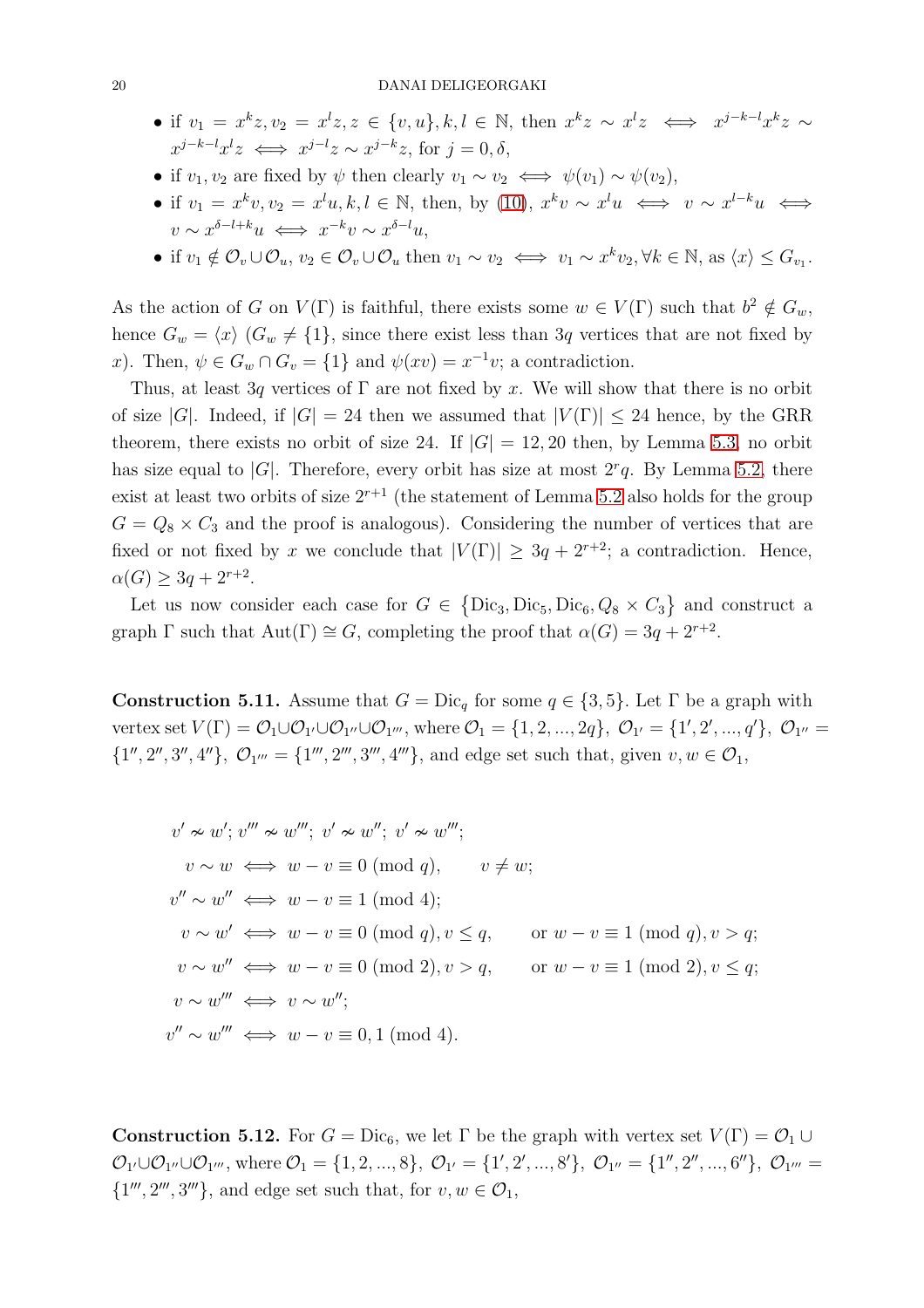$$
v \nsim w; v''' \nsim w'''; v \nsim w''; v' \nsim w''; v' \nsim w''';
$$
  
\n
$$
v' \sim w' \iff w - v \equiv 4 \pmod{8};
$$
  
\n
$$
v'' \sim w'' \iff w - v \equiv 1 \pmod{3}, v \le 3, w > 3, \qquad \text{or } w - v \equiv 2 \pmod{3}, v > 3, w \le 3;
$$
  
\n
$$
v \sim w' \iff w - v \equiv 0 \pmod{8}, \qquad \text{or } w - v \equiv 3 \pmod{4} \text{ and } (v \le 4 \iff w \le 4);
$$
  
\n
$$
v \sim w'' \iff v \le 4, w \le 3, \qquad \text{or } v > 4, w > 3;
$$
  
\n
$$
v'' \sim w''' \iff w - v \equiv 0 \pmod{3}.
$$

**Construction 5.13.** Finally, for  $G = Q_8 \times C_3$ , let  $\Gamma_1$  be a graph on 16 vertices constructed according to Babai's Construction [2.6](#page-3-2) for the group  $Q_8$  and let  $\Gamma_2$  be a graph on 9 vertices such that  $Aut(\Gamma_2) \cong C_3$ , which exists by Proposition [3.3.](#page-5-1) We let  $\Gamma = \Gamma_1 \cup \Gamma_2$ .

Using GAP [\[4\]](#page-25-18), we confirmed that each graph has the desired automorphism group.  $\Box$ 

<span id="page-20-0"></span>**Proposition 5.14.** Let 
$$
G = \langle a, b \mid a^8 = b^2 = 1, bab^{-1} = a^5 \rangle
$$
. Then  $\alpha(G) = 18$ .

Suppose that there exists a graph  $\Gamma$  on at most 17 vertices having Aut( $\Gamma$ )  $\cong G$  and consider the action of G on the vertex set  $V(\Gamma)$ . As the action is faithful, there exists a vertex  $w \in V(\Gamma)$  such that  $a^4 \notin G_w$ , hence  $G_w \in \{ \langle 1 \rangle, \langle a^4b \rangle, \langle b \rangle \}$ . If  $G_w = \langle 1 \rangle$  then the subgraph  $\Gamma_1$  of  $\Gamma$  that is induced by  $\mathcal{O}_w$ , has order 16 and automorphism group  $Aut(\Gamma_1) \cong G$ , which contradicts the fact that G has no GRR. Therefore, since the groups  $\langle a^4b\rangle$ ,  $\langle b\rangle$  are conjugate, we assume that  $G_w = \langle b\rangle$ . Let us define the vertex  $u \in V(\Gamma)$  to be such that  $u \notin \mathcal{O}_w$  and  $G_u = \langle b \rangle$ , if there exists a second orbit that its elements are not fixed by  $a^4$ ; if no such orbit exists, we let  $u = w$ .

<span id="page-20-2"></span>**Lemma 5.15.** The vertex w is adjacent to exactly one of the vertices  $a^2u$ ,  $a^6u$  in  $\Gamma$ , with Γ as above.

Proof. Suppose, conversely, that

<span id="page-20-1"></span>
$$
w \sim a^2 u \iff w \sim a^6 u. \tag{11}
$$

Let  $B = \{w, a^4w, u, a^4u\}$ . Define  $\phi : V(\Gamma) \to V(\Gamma)$  to be the map

$$
\phi(v) = \begin{cases} a^4v, & \text{if } v \in B, \\ v, & \text{if } v \notin B. \end{cases}
$$

We will show that  $v_1 \sim v_2 \iff \phi(v_1) \sim \phi(v_2)$ , for every  $v_1, v_2 \in V(\Gamma)$ . Indeed,

- if  $v_1, v_2 \in B$  then  $v_1 \sim v_2 \iff a^4v_1 \sim a^4v_2$ , since  $a^4 \in \text{Aut}(\Gamma)$ ,
- if  $v_1, v_2 \notin B$  then clearly  $v_1 \sim v_2 \iff \phi(v_1) \sim \phi(v_2)$ ,
- if  $v_1 = a^{4k+2}v, v_2 = a^{4l}v, k, l \in \mathbb{N}, v \in \{u, w\}$ , then we have  $a^{4k+2}v \sim a^{4l}v \iff$  $a^{4k+2-4l}a^{4k+2}v \sim a^{4k+2-4l}a^{4l}v \iff a^{4(l+1)}v \sim a^{4k+2}v \iff a^4v_2 \sim v_1$
- if  $v_1 = a^{4k+2}v, v_2 \in B \setminus \{v, a^4v\}, k \in \mathbb{N}, v \in \{u, w\}$ , then, by [\(11\)](#page-20-1),  $v_1 \sim v_2 \iff$  $v_1 \sim a^4 v_2$ ,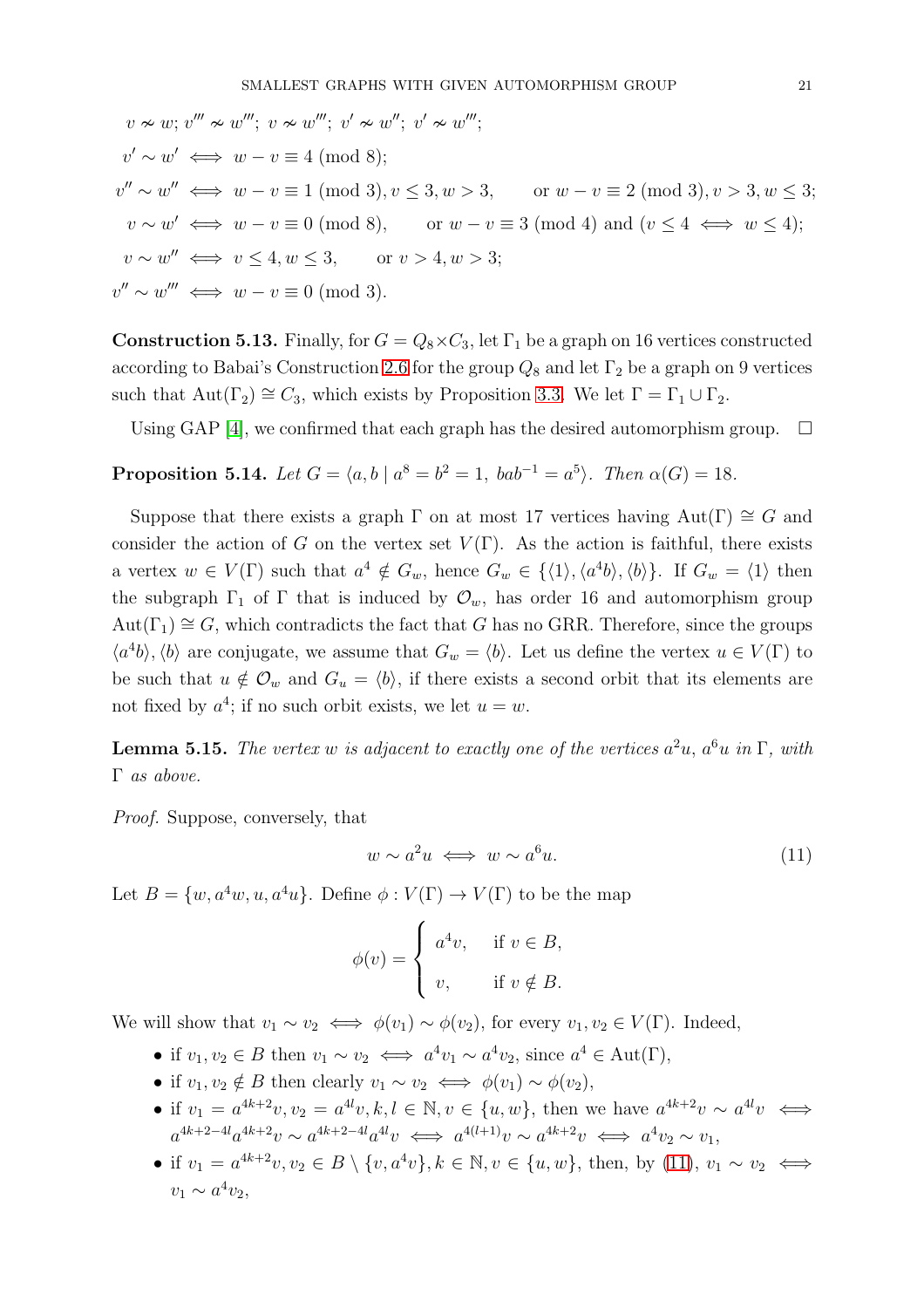- if  $v_1 = a^{2k+1}v, v_2 \in B, k \in \mathbb{N}, v \in \{u, w\}$ , then  $v_1 \sim v_2 \iff v_1 \sim a^4v_2$ , since  $a^4b \in G_{v_1}$  and  $b \in G_{v_2}$ ,
- if  $v_1 \notin \mathcal{O}_u \cup \mathcal{O}_w$ ,  $v_2 \in B$  then  $v_1 \sim v_2 \iff v_1 \sim a^4 v_2$ , since  $a^4 \in G_{v_1}$ .

We conclude that  $\phi$  is an automorphism of  $\Gamma$  that fixes  $a^2w$  but not w, which contradicts the equality  $G_w = G_{a^2w}$ .  $2w \cdot$ 

*Proof of Proposition [5.14.](#page-20-0)* If  $\Gamma$  is a graph on at most 17 vertices having Aut( $\Gamma$ )  $\cong G$  and  $\mathcal{O}_w$ ,  $\mathcal{O}_u$  are the orbits of size 8 described above then, by Lemma [5.15,](#page-20-2) either  $w \sim a^2u$ or  $w \sim a^6u$  (hence  $w \neq u$ ). Arguing in a similar way, we can show that  $w \sim u \iff$  $w \nsim a^4u$ . Without loss of generality, let us assume that  $w \sim u$ ,  $w \sim a^2u$ . Moreover, since  $b \in G_w, b \in G_u$ , we have that  $w \sim a^3u \iff w \sim ba^3bu \iff w \sim a^7u$ . Therefore, the statement

<span id="page-21-0"></span>
$$
w \sim a^n u \iff w \sim a^{2-n} u \tag{12}
$$

holds for every  $n \in \mathbb{N}$ .

Since  $|V(\Gamma)| \leq 17$  and  $|\mathcal{O}_w \cup \mathcal{O}_u| = 16$ , there is at most one additional orbit, which has size 1. Let  $\psi: V(\Gamma) \to V(\Gamma)$  be the map

$$
\psi(v) = \begin{cases}\na^{-k}u, & \text{if } v = a^k u, \ k \in \mathbb{N}, \\
a^{6-l}w, & \text{if } v = a^l w, \ l \in \mathbb{N}, \\
v, & \text{if } |\mathcal{O}_v| = 1.\n\end{cases}
$$

We will show that  $\psi \in \text{Aut}(\Gamma)$ . Indeed,  $v_1 \sim v_2 \iff \psi(v_1) \sim \psi(v_2)$ , for every  $v_1, v_2 \in V(\Gamma)$ , since

- for  $v_1 = a^k v, v_2 = a^l v, v \in \{u, w\}, k, l \in \mathbb{N}$ , we have that  $a^k v \sim a^l v \iff$  $a^{j-k-l}a^kv \sim a^{j-k-l}a^lv \iff a^{j-l}v \sim a^{j-k}v$ , for  $j = 0, 6$ ,
- for  $v_1 = a^k u, v_2 = a^l w, k, l \in \mathbb{N}$ , we have that, by [\(12\)](#page-21-0),  $a^k u \sim a^l w \iff a^{k-l} u \sim$  $w \iff a^{2-(k-l)}u \sim w \iff a^{-k}u \sim a^{6-l}w,$
- for  $v_1, v_2$  such that  $|\mathcal{O}_{v_1}| = 1$ , we have  $v_1 \sim v_2 \iff v_1 \sim a^k v_2$ , for every  $k \in \mathbb{N}$ , as  $\langle a \rangle \leq G_{v_1}$ .

We have reached a contradiction since  $G_u = G_{a^2u}$  and  $\psi$  fixes u but not  $a^2u$ .

We will complete the proof by constructing a graph  $\Gamma$  on 18 vertices having automorphism group  $Aut(\Gamma) \cong G$ .

**Construction 5.16.** Let  $\Gamma$  be a graph with  $V(\Gamma) = V_1 \cup V_2 \cup V_3$ , where  $V_1 = \{1, 2, ..., 8\}, V_2 =$  $\{1', 2', ..., 8'\}$  and  $V_3 = \{1'', 2''\}$ . We define the edge set of  $\Gamma$  to be such that, for  $v, w \in V_1$ ,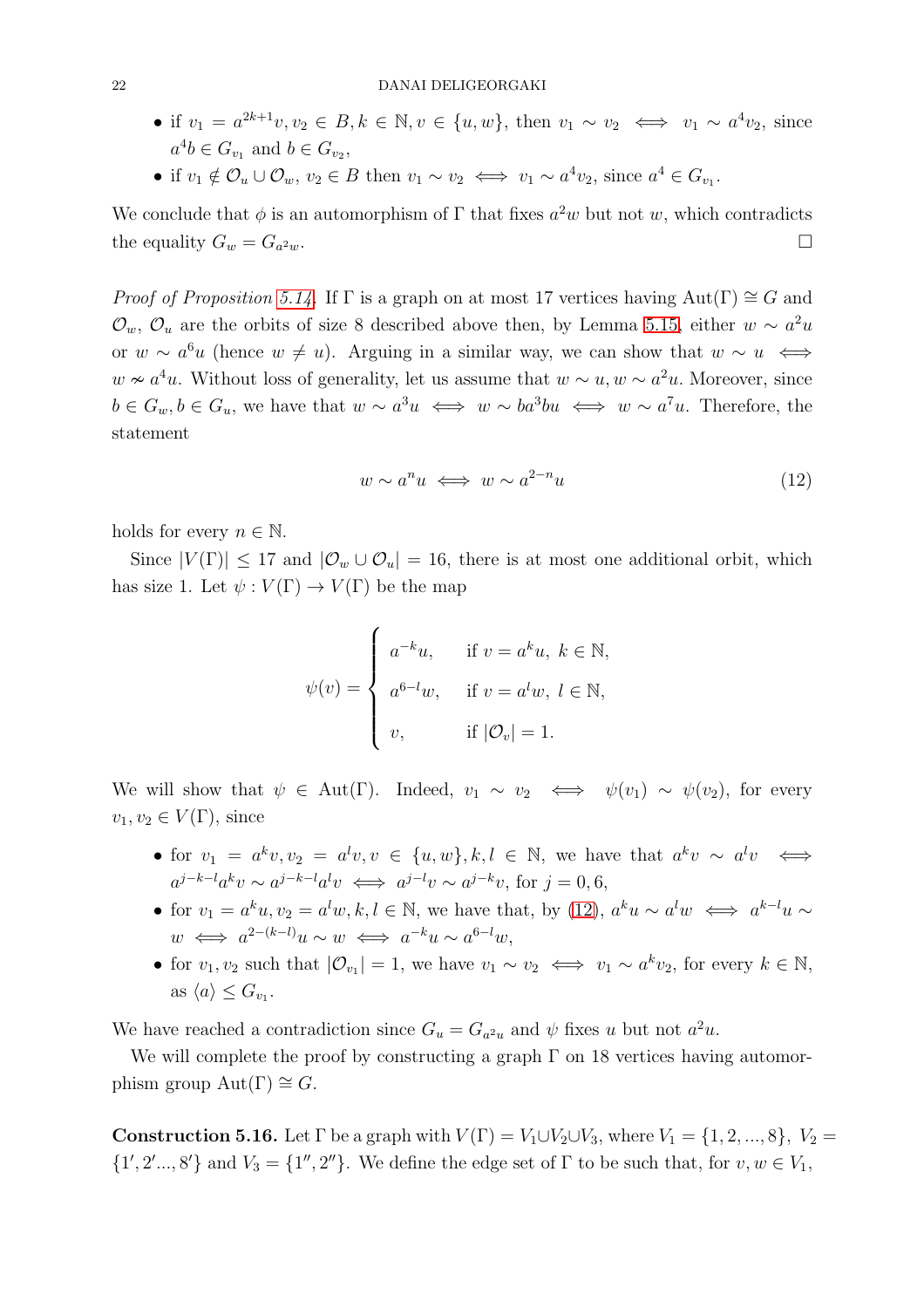$$
v'' \approx w'';
$$
  
\n
$$
v \sim w \iff w - v \equiv 1,7 \pmod{8};
$$
  
\n
$$
v' \sim w' \iff w - v \equiv 3,5 \pmod{8};
$$
  
\n
$$
v \sim w' \iff w - v \equiv 0,1,3 \pmod{8};
$$
  
\n
$$
v \sim w'' \iff w = 1;
$$
  
\n
$$
v' \sim w'' \iff w = 2.
$$

Using GAP [\[4\]](#page-25-18) we computed that  $Aut(\Gamma) \cong G$ .

<span id="page-22-0"></span>**Proposition 5.17.** The alternating group  $A_4$  satisfies  $\alpha(A_4) = 16$ .

Let  $G = \langle a, b \rangle$ , where  $a = (1\ 2\ 3)$  and  $b = (1\ 2)(3\ 4)$ . Suppose that there exists a graph  $\Gamma$  on at most 15 vertices with  $Aut(\Gamma) \cong G$ .

Since  $G$  has no subgroup of order  $6$ , there is no orbit of size 2. Furthermore, there exists  $z \in V(\Gamma)$  such that  $b \notin G_z$ . Then  $|G_z| \in \{1, 2, 3\}$ , hence the orbit  $\mathcal{O}_z$  has size 4, 6 or 12. We examine each of these cases.

<span id="page-22-1"></span>**Lemma 5.18.** Let  $G = A_4$  and let  $\Gamma$  be as in the previous proposition and consider the action of G on  $V(\Gamma)$ . Then, there exists no orbit of size 4.

Proof. Assume, in contrast, that there exists some orbit of size 4. If there also exists an orbit of size 6 as well as an orbit of size 3, then without loss of generality we let  $w \in V(\Gamma)$ be such that  $|\mathcal{O}_w| = 3$  and  $u \sim aw \iff u \sim a^2w$ , for every  $u \in V(\Gamma)$  having  $G_u = \langle b \rangle$ ; this is possible since the bound  $|V(\Gamma)| \leq 15$  ensures that there is at most one orbit of size 6. Otherwise, let w be such that  $G_w = \langle aba \rangle$ . Let us construct the map  $\phi : V(\Gamma) \to V(\Gamma)$ , where

$$
\phi(v) = \begin{cases}\na^2v, & \text{if } G_v = \langle b \rangle, G_v = \langle aba \rangle \text{ or } v = w, \\
av, & \text{if } G_v = \langle a^2ba \rangle, G_v = \langle ab \rangle \text{ or } v = a^2w, \\
v, & \text{otherwise.} \n\end{cases}
$$

Practically,  $\phi$  interchanges two pairs of vertices in the orbit of size 6, if it exists, one pair in the orbit of size 3, if both an orbit of size 3 and 6 exist, and one pair in every orbit of size 4. We will show that  $\phi$  is an automorphism of Γ. The property  $v_1 \sim v_2 \iff \phi(v_1) \sim \phi(v_2)$ holds for every  $v_1, v_2 \in V(\Gamma)$ , since

- if  $\phi(v_1) = v_1, \phi(v_2) = v_2$  then clearly  $v_1 \sim v_2 \iff \phi(v_1) \sim \phi(v_2)$ ,
- if  $(|\mathcal{O}_{v_1}|, |\mathcal{O}_{v_2}|) = 1$  then there are either no edges or all possible edges between  $\mathcal{O}_{v_1}$  and  $\mathcal{O}_{v_2}$ , hence  $v_1 \sim v_2 \iff \phi(v_1) \sim \phi(v_2)$ ,
- if  $|\mathcal{O}_{v_1}| = 3$ ,  $|\mathcal{O}_{v_2}| = 6$  then there is exactly one orbit of size 3 and one of size 6;  $\phi$ was constructed to preserve adjacency and non-adjacency between  $v_1$  and  $v_2$ ,
- if  $v_1, v_2 \in \mathcal{O}_w$  and  $|\mathcal{O}_w| = 3$ , then the subgraph induced by  $\mathcal{O}_w$  is either a clique or empty, thus  $v_1 \sim v_2 \iff \phi(v_1) \sim \phi(v_2)$ ,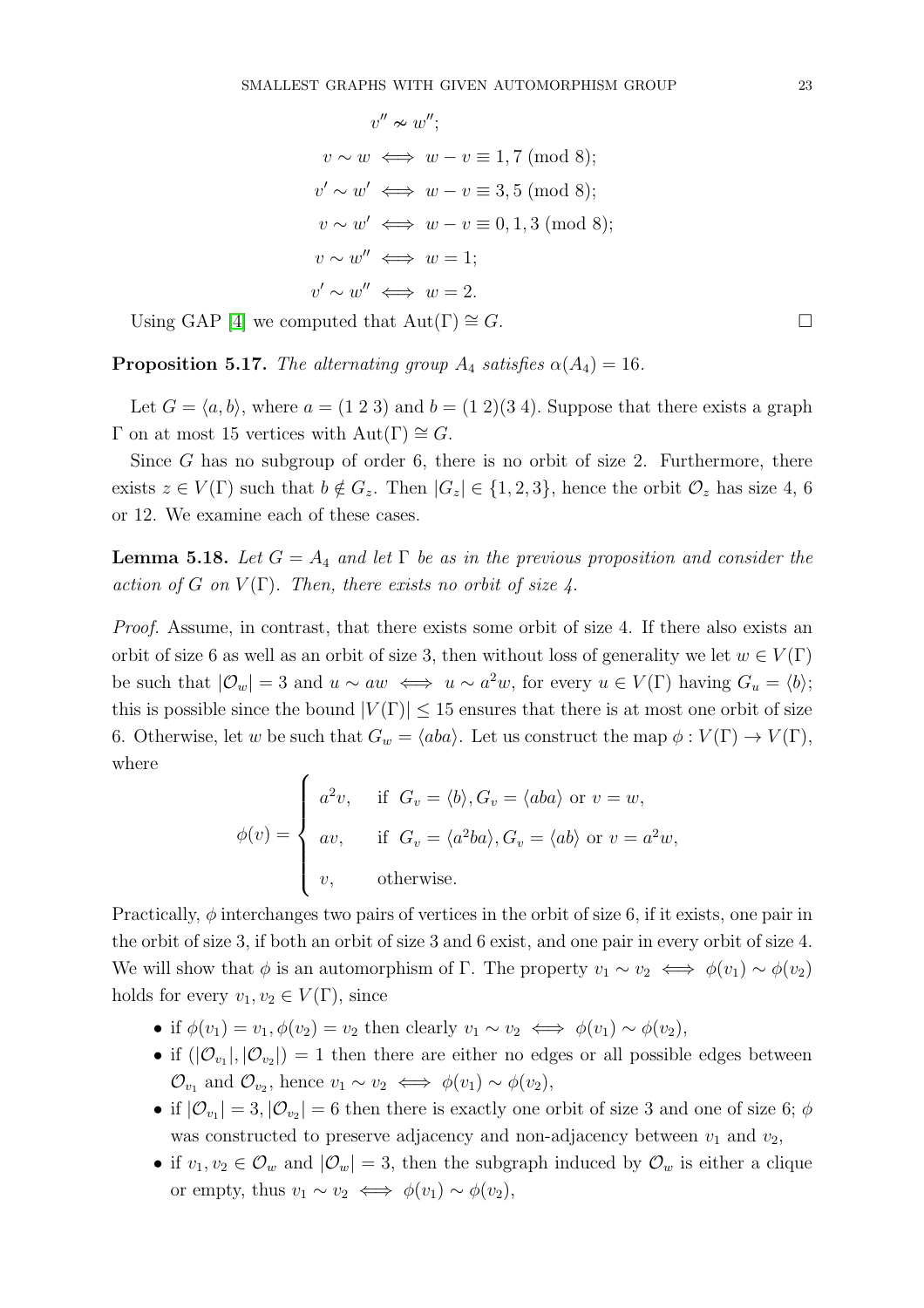- if  $G_{v_1} = \langle aba^2 \rangle, G_{v_2} \in {\langle b \rangle, \langle a^2ba \rangle}$  then  $v_2 \in {\{av_1, a^2v_1, bav_1, abav_1\}}; a^2b^k \in$ Aut(Γ) implies that  $v_1 \sim b^k av_1 \iff a^2 b^k v_1 \sim v_1$  for  $k \in \{0, 1\}$ . Since  $aba^2 \in G_{v_1}$ we have  $a^2bv_1 = abav_1$  hence  $v_1 \sim b^kav_1 \iff v_1 \sim ab^kav_1$  for  $k \in \{0, 1\};$
- if  $G_{v_1} = \langle a^2ba \rangle, G_{v_2} = \langle b \rangle, v_2 = abv_1$ , then  $v_1 \sim abv_1 \iff ba^2v_1 \sim v_1 \iff$  $ba^2(a^2ba)v_1 \sim v_1 \iff a^2bv_1 \sim v_1 \iff bv_1 \sim av_1 \iff a^2v_2 \sim av_1$ , as  $ba^2, a \in Aut(\Gamma),$
- if  $|G_{v_1}|, |G_{v_2}| \in \{4, 6\}$ , where  $\phi(v_1) = v_1, \phi(v_2) \neq v_2$  and  $\min\{|G_{v_1}|, |G_{v_2}|\} = 4$ , then  $v_2 = a^k u$  for some  $k \in \{0, 1\}$  and  $u \in V(\Gamma)$  such that  $G_u \in \{\langle a^2ba \rangle, \langle ab \rangle\}.$ Since  $v_1 \sim u \iff v_1 \sim h_1 h_2 u, \forall h_1 \in G_{v_1}, h_2 \in G_u$ , and  $a \in \{h_1 h_2 \mid h_1 \in G_u\}$  $G_{v_1}, h_2 \in G_u$ , we have  $v_1 \sim u \iff v_1 \sim au$ , hence  $v_1 \sim v_2 \iff v_1 \sim \phi(v_2)$ ;
- if  $|G_{v_1}|, |G_{v_2}| \in \{4, 6\}$ , where  $\phi(v_1) = a^2v_1, \phi(v_2) = av_2$  and  $\min\{|G_{v_1}|, |G_{v_2}|\} = 4$ , then  $v_1 \sim v_2 \iff v_1 \sim h_1 h_2 v_2, \forall h_1 \in G_{v_1}, h_2 \in G_{v_2}, \text{ and } a^2 \in \{h_1 h_2 \mid h_1 \in G_{v_1}, h_2 \in G_{v_2}, h_2 \in G_{v_2}, h_1 \in G_{v_1} \}$  $G_{v_1}, h_2 \in G_{v_2}$ . Hence  $v_1 \sim v_2 \iff v_1 \sim a^2 v_2 \iff a^2 v_1 \sim av_2$ , as  $a^2 \in \text{Aut}(\Gamma)$ ;
- if  $\phi(v_1) = a^k v_1, \phi(v_2) = a^k v_2$  for  $k \in \{1, 2\}$ , then  $a^k \in \text{Aut}(\Gamma)$  implies that  $v_1 \sim v_2 \iff a^k v_1 \sim a^k v_2,$

The non-trivial map  $\phi$  fixes two vertices,  $v_1, v_2$ , such that  $G_{v_1} = \langle a \rangle, G_{v_2} = \langle a^2 b \rangle$ , but  $G_{v_1} \cap G_{v_2} = \{1\};$  a contradiction.

<span id="page-23-0"></span>**Lemma 5.19.** Let  $G = A_4$  and let  $\Gamma$  be as in Proposition [5.17](#page-22-0) and consider the action of G on  $V(\Gamma)$ . Then, there exists no orbit of size 12.

*Proof.* Suppose that  $v \in V(\Gamma)$  and  $|O_v| = 12$ . If there exists an orbit of size 3, let  $w \in V(\Gamma)$  be such that  $v \sim aw \iff v \sim a^2w$  and  $|\mathcal{O}_w| = 3$ ; otherwise, let  $w = v$ . In [\[20,](#page-25-11) Proposition 3.7], M. E. Watkins proved that G has no GRR. Arguing in a similar way, we can reach a contradiction.

By possibly replacing  $\Gamma$  with its complement, we assume that the size of the set  $\{gv \mid v \sim gv, g \in G\}$  is bounded by 5. Since  $v \sim gv \iff v \sim g^{-1}v$  for  $g \in Aut(\Gamma)$ , v is connected to at most 2 vertices of the set  $\{av, abav, abv, a^2bv\}.$ 

We consider two cases for the number of neighbours of v in  $\{av, abav, abv, a^2bv\}$ . First, we let this number be at most equal to 1. Moreover, if  $v$  is adjacent to exactly one of  $av, abav, abv, a<sup>2</sup>bv$ , then without loss of generality we assume that this vertex is av. Let  $\phi: V(\Gamma) \to V(\Gamma)$  be such that

$$
\phi(u) = \begin{cases} \tau g \tau^{-1} v, & \text{if } u = gv, \ g \in G, \ v \in \{v, w\}, \\ u, & \text{if } G_u = G, \end{cases}
$$

where  $\tau$  is the transition  $\tau = (12) \in S_4$ , if  $v \sim aba^2v \iff v \sim a^2bav$  or, if not, then  $\tau$  is the transition (23) or (13), if  $v \sim bv \iff v \sim a^2 bav$  or  $v \sim bv \iff v \sim aba^2v$ , respectively.

Let us now consider the case when v is adjacent to two vertices of the set  $\{av, abav, abv, a^2bv\}$ . We assume that v is adjacent to av and abav; the proof for the other cases is similar. Let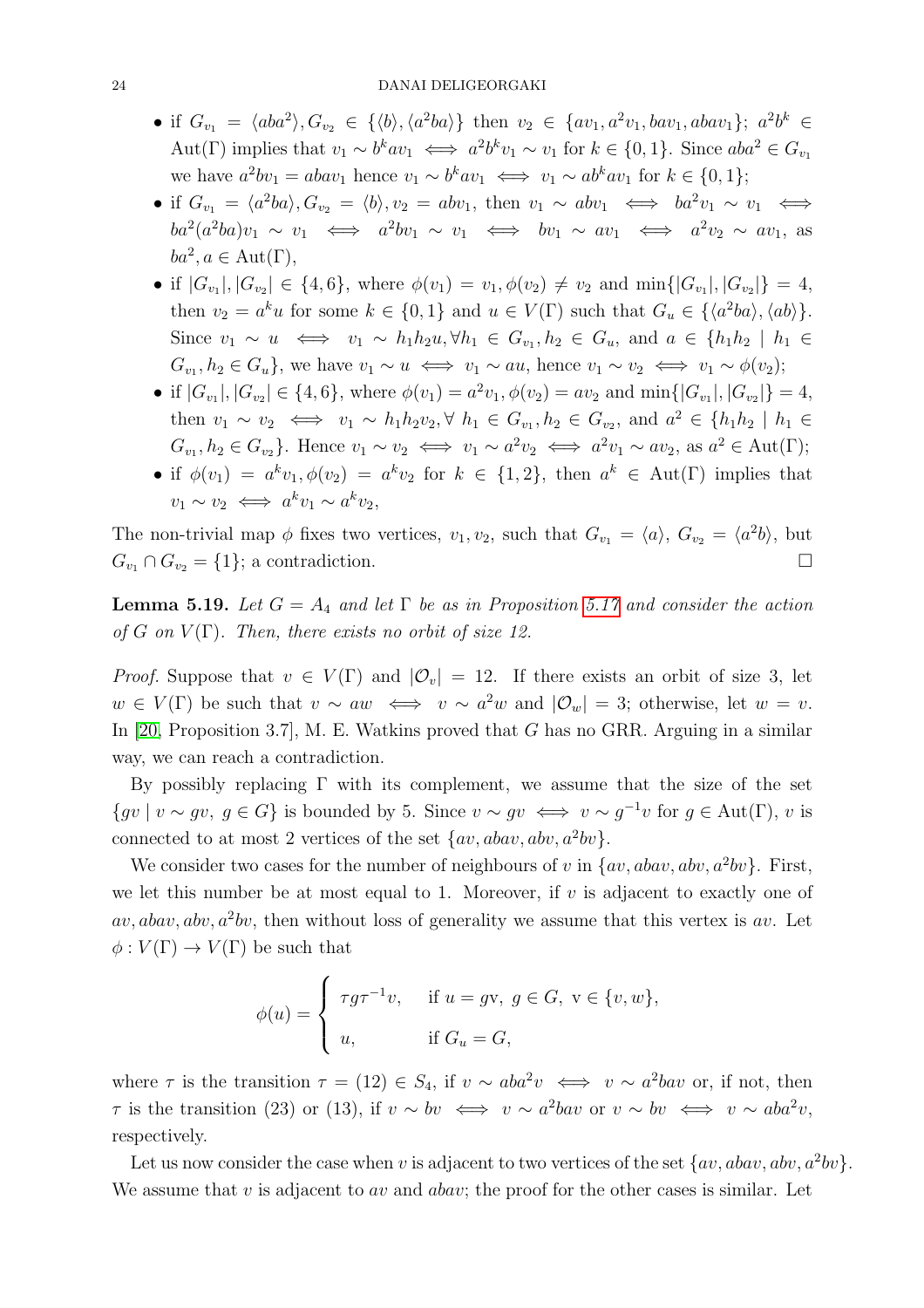us define the map  $\psi: V(\Gamma) \to V(\Gamma)$ , where

$$
\psi(u) = \begin{cases} bgb^{-1}v, & \text{if } u = gv, g \in G, v \in \{v, w\}, \\ u, & \text{if } G_u = G. \end{cases}
$$

The maps  $\phi$  and  $\psi$  are non-trivial automorphisms of Γ; the proof is similar to the proof of [\[20,](#page-25-11) Proposition 3.7]. However,  $\phi(v) = \psi(v) = v$  and  $G_v = \{1\}$ ; a contradiction.  $\Box$ 

*Proof of Proposition [5.17.](#page-22-0)* We assumed that  $\Gamma$  is a graph on at most 15 vertices having  $Aut(\Gamma) \cong G$ . Moreover, we observed that, since the action of G on  $V(\Gamma)$  is faithful,  $b \notin G_z$ , for some  $z \in V(\Gamma)$ . By Lemmas [5.18](#page-22-1) and [5.19,](#page-23-0) there exists no orbit of size 4 or 12, and  $|G_z| = 6$ . We will show that the map  $\chi : V(\Gamma) \to V(\Gamma)$ ,

$$
\chi(v) = \begin{cases} aba^2v, & \text{if } G_v = \langle b \rangle, \\ v, & \text{if } G_v \neq \langle b \rangle, \end{cases}
$$

is an automorphism of Γ. Indeed,  $v_1 \sim v_2 \iff \chi(v_1) \sim \chi(v_2)$ , for all  $v_1, v_2 \in V(\Gamma)$ , as

- if  $G_{v_1} = G_{v_2} = \langle b \rangle$  then  $v_1 \sim v_2 \iff aba^2v_1 \sim aba^2v_2$ , since  $aba^2 \in Aut(\Gamma)$ ,
- if  $G_{v_1} \neq \langle b \rangle, G_{v_2} \neq \langle b \rangle$ , then clearly  $v_1 \sim v_2 \iff \chi(v_1) \sim \chi(v_2)$ ,
- if  $G_{v_1} \in \{ \langle b, a^2ba \rangle, G \}$ ,  $G_{v_2} = \langle b \rangle$ , then  $aba^2 \in G_{v_1}$  hence  $v_1 \sim v_2 \iff v_1 \sim aba^2v_2$ ,
- if  $G_{v_1} = \langle h \rangle$ , for some  $h \in \{aba^2, a^2ba\}$  and  $G_{v_2} = \langle b \rangle$ , then  $v_1 \sim v_2 \iff v_1 \sim v_2$  $hv_2 \iff v_1 \sim aba^2v_2$ , since  $h \in G_{v_1}, b \in G_{v_2}$  and  $aba^2 \in \{h, hb\}.$

The non-trivial map  $\chi$  fixes two vertices,  $v_1, v_2 \in \mathcal{O}_z$  such that  $G_{v_1} = \langle aba^2 \rangle, G_{v_2} = \langle a^2ba \rangle$ , contradicting the property  $G_{v_1} \cap G_{v_2} = \{1\}$ . Therefore,  $\alpha(G) \geq 16$ .

We will show that  $\alpha(G) = 16$  by constructing a graph  $\Gamma$  on 16 vertices with Aut $(\Gamma) \cong G$ .

**Construction 5.20.** Let  $\Gamma$  be a graph with vertex set  $V(\Gamma) = \mathcal{O}_1 \cup \mathcal{O}_{1'} \cup \mathcal{O}_{1''}$ , where  $\mathcal{O}_1 = \{1, 2, ..., 6\}, \ \mathcal{O}_{1'} = \{1', 2', ..., 6'\}$  and  $\mathcal{O}_{1''} = \{1'', 2'', 3'', 4''\}.$  We define the edge set of  $\Gamma$  to be such that, for  $v, w \in \mathcal{O}_1$ ,

$$
v \sim w \iff v \not\equiv w \pmod{3};
$$
  
\n
$$
v' \sim w' \iff v \neq w;
$$
  
\n
$$
v'' \sim w'' \iff v \neq w;
$$
  
\n
$$
v \sim w' \iff w - v \equiv 2 \pmod{3};
$$
  
\n
$$
v \sim w'' \iff
$$
  
\n
$$
[v, w] \in \{(1, 1), (2, 1), (3, 1), (1, 2), (5, 2), (6, 2), (2, 3), (4, 3), (6, 3), (3, 4), (4, 4), (5, 4)\};
$$
  
\n
$$
v' \sim w'' \iff v \approx w''.
$$

Using the mathematical software GAP [\[4\]](#page-25-18) we computed that  $Aut(\Gamma) \cong G$ .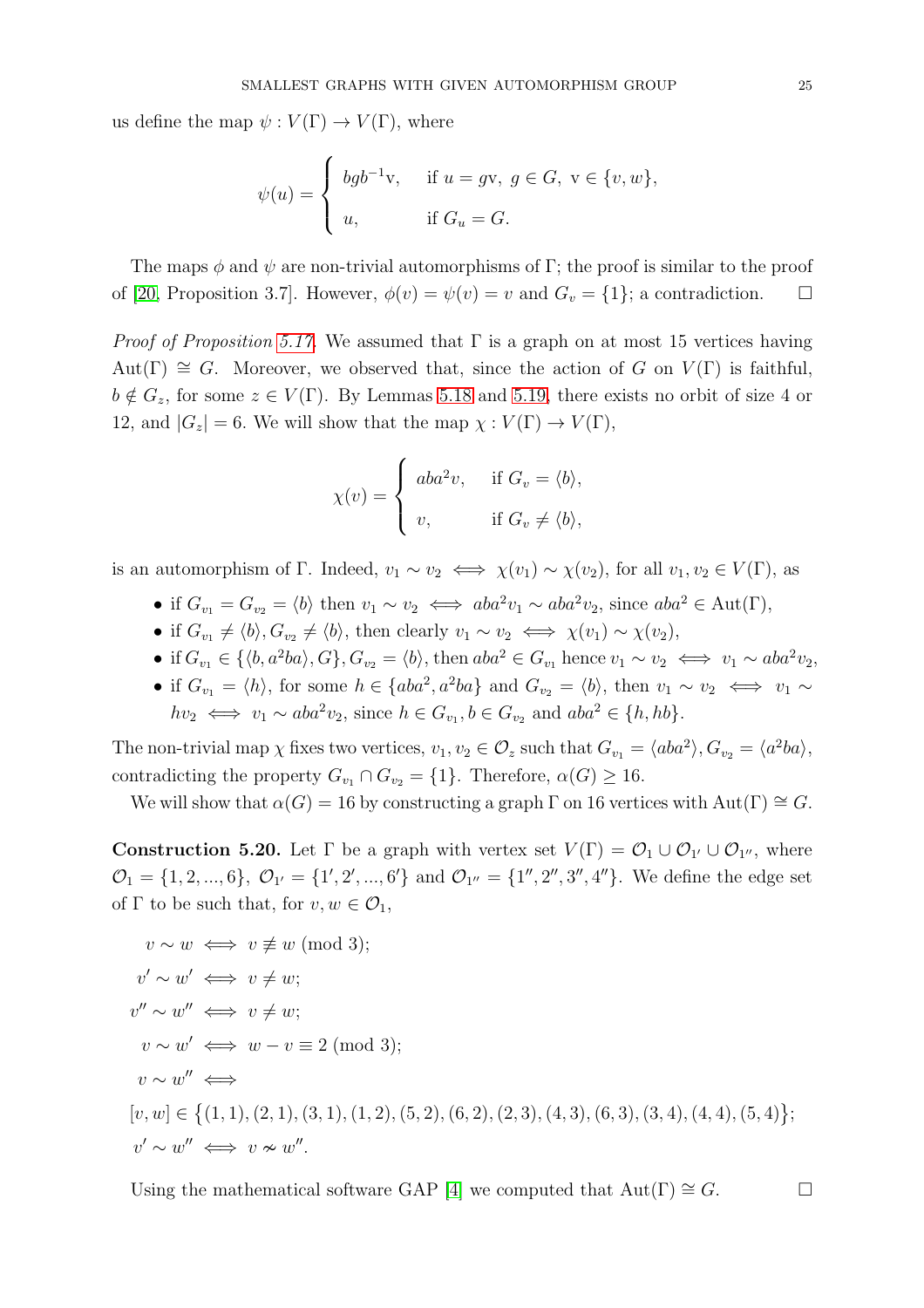#### <span id="page-25-1"></span>26 DANAI DELIGEORGAKI

#### **REFERENCES**

- <span id="page-25-10"></span>[1] Arlinghaus, W.: The classification of minimal graphs with given abelian automorphism group. Amer. Math. Soc. 330 (1985)
- <span id="page-25-0"></span>[2] Babai, L.: On the minimum order of graphs with given group. Can. Math. Bull. 17(4), 467-470 (1974). https://doi.org/10.4153/CMB-1974-082-9
- <span id="page-25-18"></span>[3] Frucht, R.: Herstellung von Graphen mit vorgegebener abstrakter Gruppe, Compos. Math. 6, 239-250 (1939)
- <span id="page-25-12"></span>[4] GAP4: GAP - Groups, Algorithms, and Programming, Version 4.11.0. http://gap-system.org (2020)
- <span id="page-25-2"></span>[5] Godsil, C.D.: GRR's for non-solvable groups. University of Melbourne (1978)
- <span id="page-25-7"></span>[6] Graves, C., Graves, S., Lauderdale, L.: Vertex-minimal graphs with dihedral symmetry I. Discrete Math. 340, 2573–2588 (2017). https://doi.org/10.1016/j.disc.2017.06.019
- [7] Graves, C., Graves, S., Lauderdale, L.: Smallest graphs with given generalized quaternion automorphism group. J. Graph Theor. 87(4), 430-442 (2018). https://doi.org/10.1002/jgt.22166
- <span id="page-25-4"></span><span id="page-25-3"></span>[8] Graves, C., Lauderdale, L.: Vertex-minimal graphs with dihedral symmetry II. Discrete Math. 342, 1378–1391 (2019). https://doi.org/10.1016/j.disc.2018.12.028
- [9] Haggard, G.: The least number of edges for graphs having dihedral automorphism. Discrete Math. 6(1), 53-78 (1973). https://doi.org/10.1016/0012-365X(73)90036-8
- <span id="page-25-14"></span><span id="page-25-13"></span>[10] Hetzel, D.: Über reguläre graphische Darstellungen von auflösbaren Gruppen (Diplomarbeit). Technische Universität Berlin (1976)
- <span id="page-25-6"></span>[11] Imrich, W.: Graphs with transitive abelian automorphism group. Combinatorial theory and its applications, Coll. Math. Soc. János Bolyai 4, 651-656 (1969)
- [12] Lauderdale, L.K., Zimmerman, J.: Vertex-minimal graphs with nonabelian 2-group symmetry. J. Algebraic Combin. 54, 205–221 (2021). https://doiorg.focus.lib.kth.se/10.1007/s10801-020-00975-y
- <span id="page-25-8"></span>[13] Liebeck, M.W.: On graphs whose full automorphism group is an alternating group or a finite classical group. P. Lond. Math. Soc. 47, 337–362 (1983). https://doi.org/10.1112/plms/s3- 47.2.337
- <span id="page-25-15"></span><span id="page-25-5"></span>[14] McCarthy, D.J.: Extremal problems for graphs with dihedral automorphism group. Ann. NY Acad. Sci. 319, 383–390 (1979). https://doi.org/10.1111/j.1749-6632.1979.tb32813.x
- [15] Nowitz, L.A.: On the non-existence of graphs with transitive generalized dicyclic groups. J. Comb. Theory 4, 49-51 (1968)
- <span id="page-25-16"></span>[16] Nowitz, L.A., Watkins, M.E.: Graphical regular representations of non-abelian groups, I. Can. J. Math. 24(6), 993-1008 (1972). https://doi.org/10.1016/S0021-9800(68)80086-9
- <span id="page-25-17"></span>[17] Sabidussi, G.: On the minimum order of graphs with given automorphism group. Monatsh. Math. 63(2), 124-127 (1959)
- [18] Sabidussi, G.: Review: The smallest graph whose group is cyclic. MR 0194353, 70–71 (1966)
- <span id="page-25-11"></span>[19] Watkins, M.E.: On the action of non-abelian groups on graphs. J. Comb. Theory Ser. B 11(2), 95-104 (1971)
- [20] Watkins, M.E.: Graphical regular representations of alternating symmetric, and miscellaneous small groups. Aequationes Math. 11, 40–50 (1974)
- <span id="page-25-9"></span>[21] Woodruff, J.: A Survey of Graphs of Minimum Order with Given Automorphism Group (dissertation). University of Texas at Tyle (2016). https://scholarworks.uttyler.edu/math grad/6